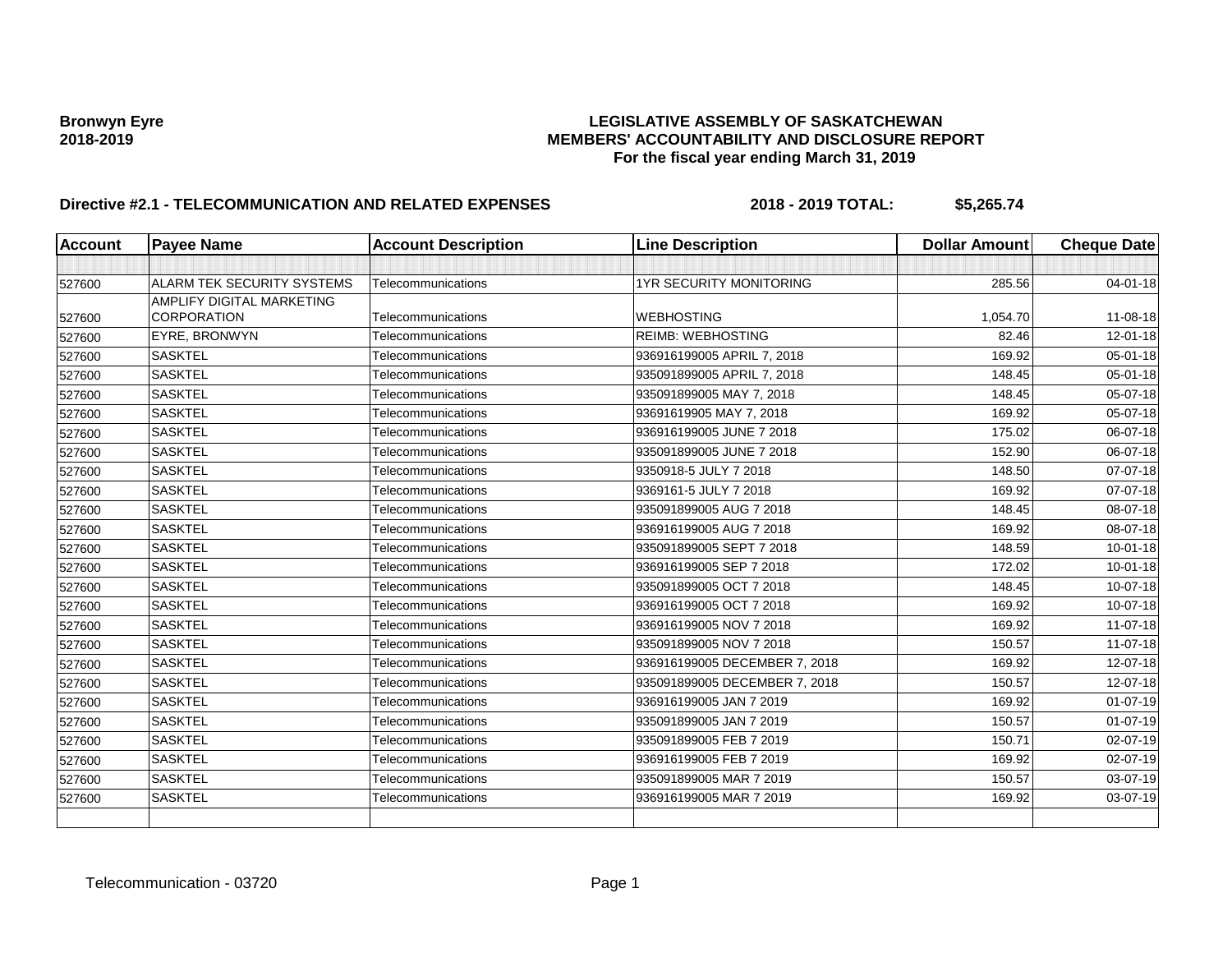| <b>Account</b> | Payee Name | <b>Account Description</b> | <b>Line Description</b> | <b>Dollar Amount</b> | <b>Cheque Date</b> |
|----------------|------------|----------------------------|-------------------------|----------------------|--------------------|
|                |            |                            |                         |                      |                    |
|                |            |                            |                         |                      |                    |
|                |            |                            |                         |                      |                    |
|                |            |                            |                         |                      |                    |
|                |            |                            |                         |                      |                    |
|                |            |                            |                         |                      |                    |
|                |            |                            |                         |                      |                    |
|                |            |                            |                         |                      |                    |
|                |            |                            |                         |                      |                    |
|                |            |                            |                         |                      |                    |
|                |            |                            |                         |                      |                    |
|                |            |                            |                         |                      |                    |
|                |            |                            |                         |                      |                    |
|                |            |                            |                         |                      |                    |
|                |            |                            |                         |                      |                    |
|                |            |                            |                         |                      |                    |
|                |            |                            |                         |                      |                    |
|                |            |                            |                         |                      |                    |
|                |            |                            |                         |                      |                    |
|                |            |                            |                         |                      |                    |
|                |            |                            |                         |                      |                    |
|                |            |                            |                         |                      |                    |
|                |            |                            |                         |                      |                    |
|                |            |                            |                         |                      |                    |
|                |            |                            |                         |                      |                    |
|                |            |                            |                         |                      |                    |
|                |            |                            |                         |                      |                    |
|                |            |                            |                         |                      |                    |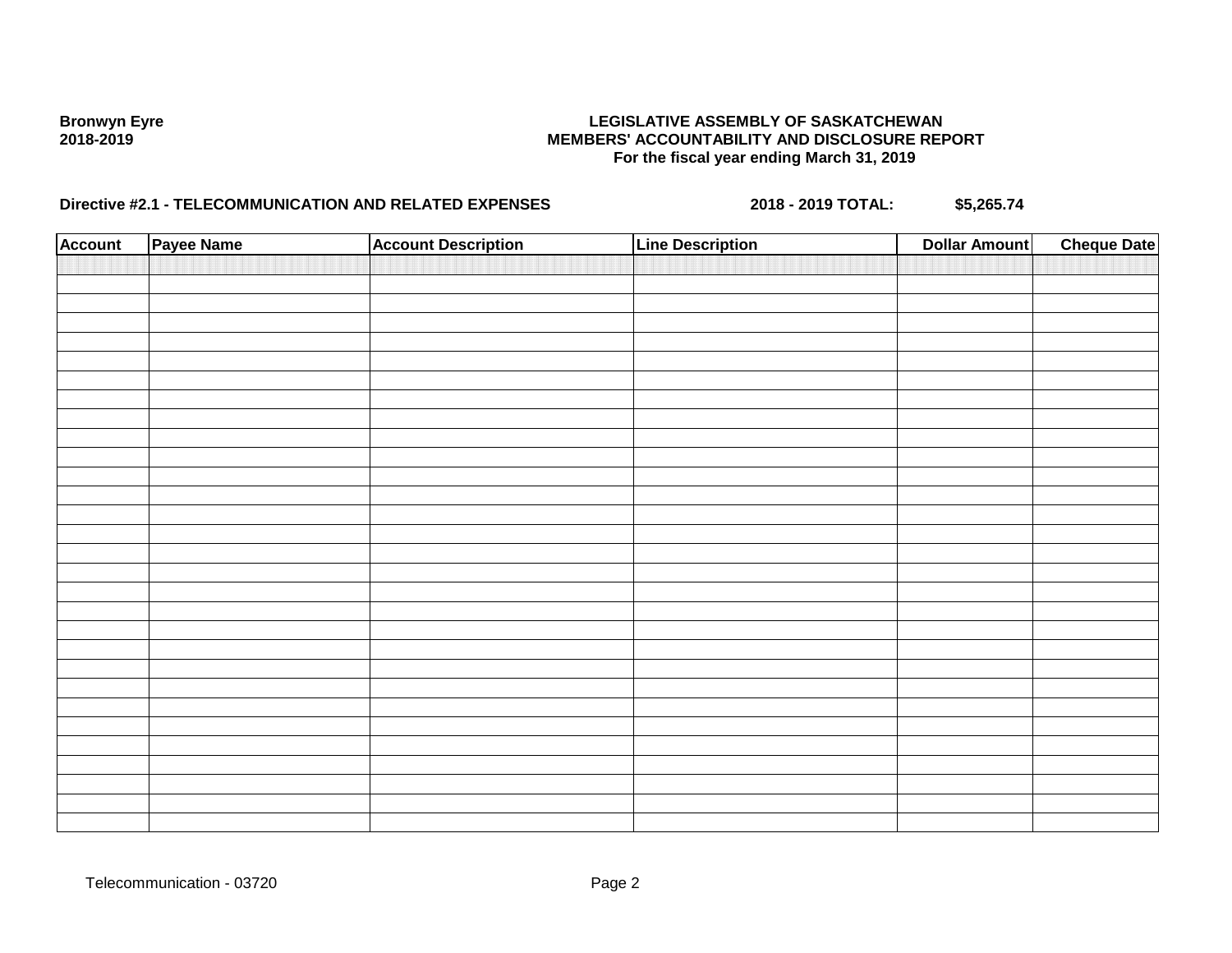| <b>Account</b> | Payee Name | <b>Account Description</b> | <b>Line Description</b> | <b>Dollar Amount</b> | <b>Cheque Date</b> |
|----------------|------------|----------------------------|-------------------------|----------------------|--------------------|
|                |            |                            |                         |                      |                    |
|                |            |                            |                         |                      |                    |
|                |            |                            |                         |                      |                    |
|                |            |                            |                         |                      |                    |
|                |            |                            |                         |                      |                    |
|                |            |                            |                         |                      |                    |
|                |            |                            |                         |                      |                    |
|                |            |                            |                         |                      |                    |
|                |            |                            |                         |                      |                    |
|                |            |                            |                         |                      |                    |
|                |            |                            |                         |                      |                    |
|                |            |                            |                         |                      |                    |
|                |            |                            |                         |                      |                    |
|                |            |                            |                         |                      |                    |
|                |            |                            |                         |                      |                    |
|                |            |                            |                         |                      |                    |
|                |            |                            |                         |                      |                    |
|                |            |                            |                         |                      |                    |
|                |            |                            |                         |                      |                    |
|                |            |                            |                         |                      |                    |
|                |            |                            |                         |                      |                    |
|                |            |                            |                         |                      |                    |
|                |            |                            |                         |                      |                    |
|                |            |                            |                         |                      |                    |
|                |            |                            |                         |                      |                    |
|                |            |                            |                         |                      |                    |
|                |            |                            |                         |                      |                    |
|                |            |                            |                         |                      |                    |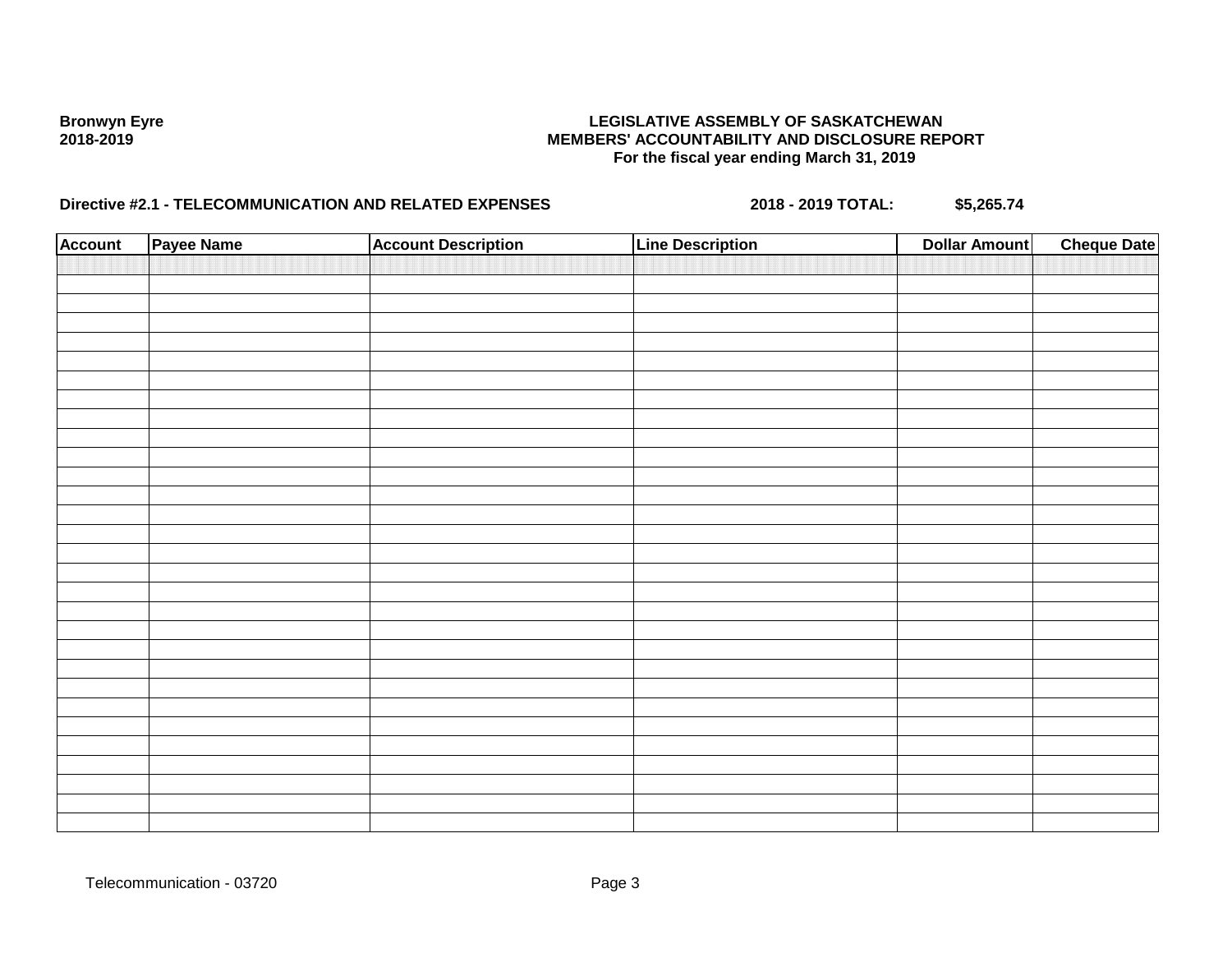| <b>Account</b> | Payee Name | <b>Account Description</b> | <b>Line Description</b> | <b>Dollar Amount</b> | <b>Cheque Date</b> |
|----------------|------------|----------------------------|-------------------------|----------------------|--------------------|
|                |            |                            |                         |                      |                    |
|                |            |                            |                         |                      |                    |
|                |            |                            |                         |                      |                    |
|                |            |                            |                         |                      |                    |
|                |            |                            |                         |                      |                    |
|                |            |                            |                         |                      |                    |
|                |            |                            |                         |                      |                    |
|                |            |                            |                         |                      |                    |
|                |            |                            |                         |                      |                    |
|                |            |                            |                         |                      |                    |
|                |            |                            |                         |                      |                    |
|                |            |                            |                         |                      |                    |
|                |            |                            |                         |                      |                    |
|                |            |                            |                         |                      |                    |
|                |            |                            |                         |                      |                    |
|                |            |                            |                         |                      |                    |
|                |            |                            |                         |                      |                    |
|                |            |                            |                         |                      |                    |
|                |            |                            |                         |                      |                    |
|                |            |                            |                         |                      |                    |
|                |            |                            |                         |                      |                    |
|                |            |                            |                         |                      |                    |
|                |            |                            |                         |                      |                    |
|                |            |                            |                         |                      |                    |
|                |            |                            |                         |                      |                    |
|                |            |                            |                         |                      |                    |
|                |            |                            |                         |                      |                    |
|                |            |                            |                         |                      |                    |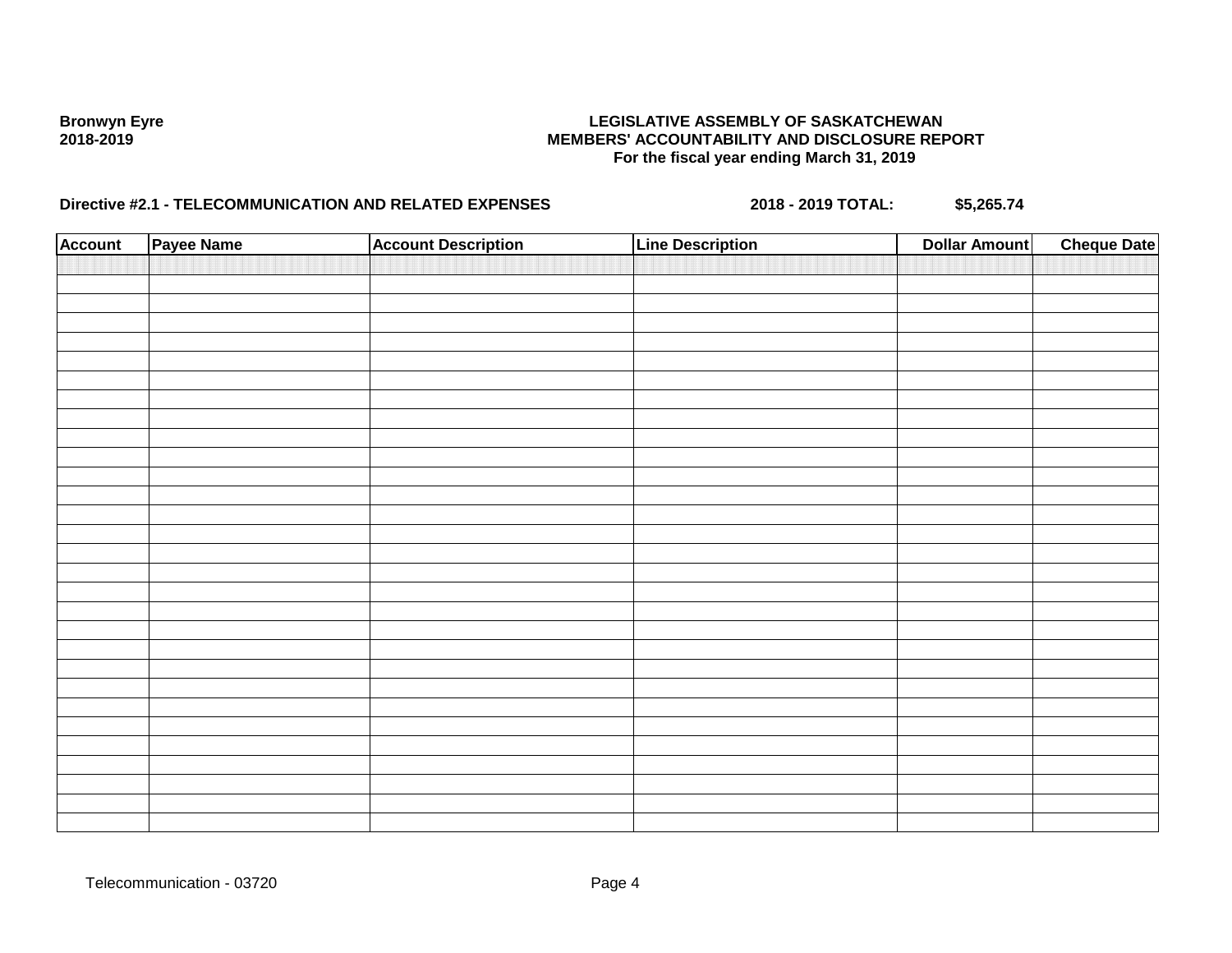| <b>Account</b> | <b>Payee Name</b> | <b>Account Description</b> | <b>Line Description</b> | <b>Dollar Amount</b> | <b>Cheque Date</b> |
|----------------|-------------------|----------------------------|-------------------------|----------------------|--------------------|
|                |                   |                            |                         |                      |                    |
|                |                   |                            |                         |                      |                    |
|                |                   |                            |                         |                      |                    |
|                |                   |                            |                         |                      |                    |
|                |                   |                            |                         |                      |                    |
|                |                   |                            |                         |                      |                    |
|                |                   |                            |                         |                      |                    |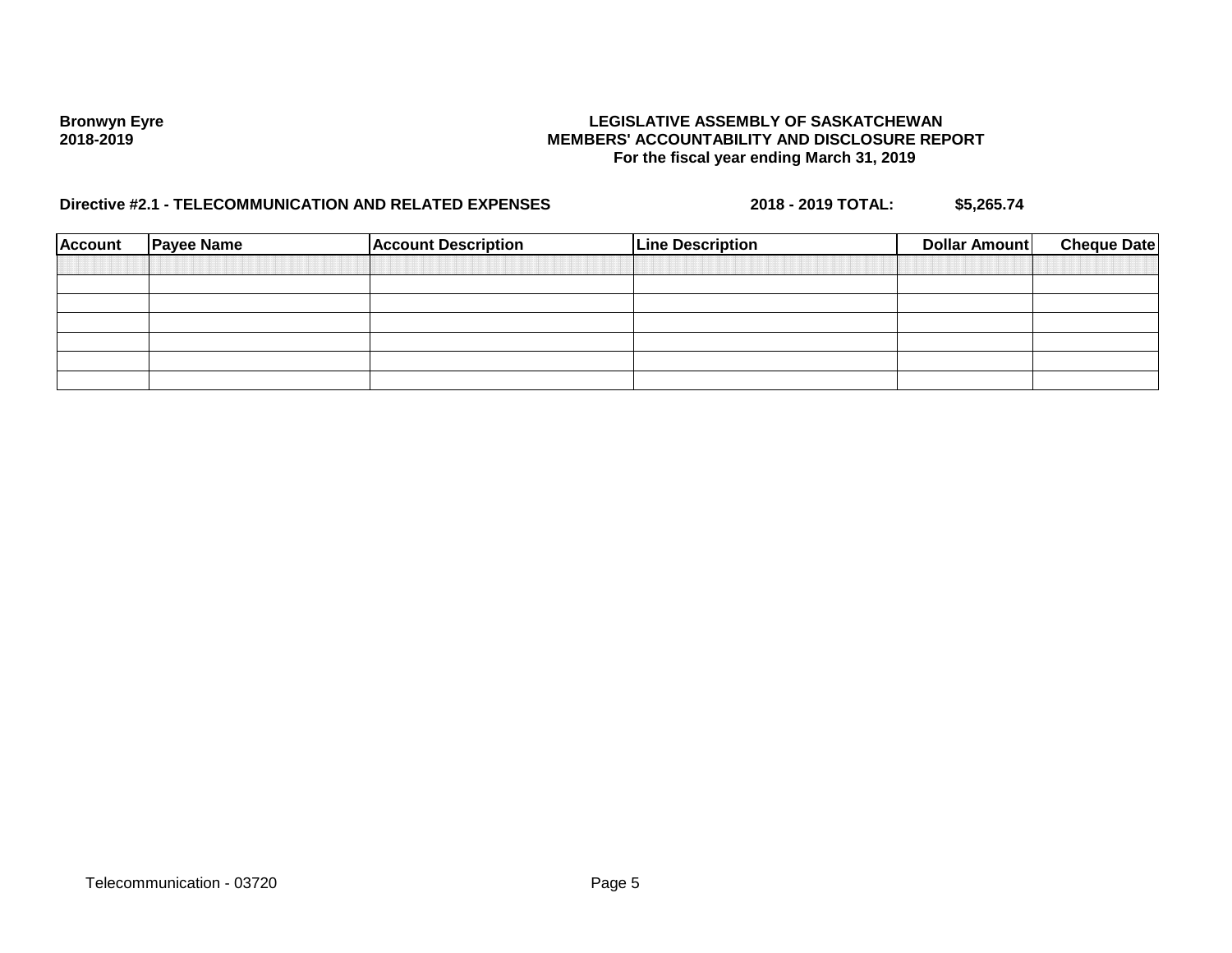### **LEGISLATIVE ASSEMBLY OF SASKATCHEWAN MEMBERS' ACCOUNTABILITY AND DISCLOSURE REPORT For the fiscal year ending March 31, 2019**

| <b>Account</b> | <b>Payee Name</b>    | <b>Account Description</b>  | <b>Line Description</b>               | <b>Dollar Amount</b> | <b>Cheque Date</b> |
|----------------|----------------------|-----------------------------|---------------------------------------|----------------------|--------------------|
|                |                      |                             |                                       |                      |                    |
| 541900         | EYRE, BRONWYN        | Elected Rep - Travel        | MLA TRAVEL APRIL 9-13, 2018           | 887.33               | 04-13-18           |
| 541900         | EYRE, BRONWYN        | <b>Elected Rep - Travel</b> | MLA TRAVEL APRIL 16-20, 2018          | 887.33               | 04-20-18           |
| 541900         | <b>EYRE, BRONWYN</b> | Elected Rep - Travel        | <b>MLA TRAVEL APRIL 23 - 27, 2018</b> | 858.38               | 05-03-18           |
| 541900         | EYRE, BRONWYN        | Elected Rep - Travel        | MLA TRAVEL APRIL 30 - MAY 4, 2018     | 791.03               | 05-08-18           |
| 541900         | EYRE, BRONWYN        | Elected Rep - Travel        | MLA TRAVEL MAY 7 - 11, 2018           | 868.13               | 05-16-18           |
| 541900         | EYRE, BRONWYN        | Elected Rep - Travel        | MLA TRAVEL MAY 14 - 18, 2018          | 858.38               | 05-24-18           |
| 541900         | EYRE, BRONWYN        | <b>Elected Rep - Travel</b> | MLA TRAVEL MAY 21 - 25, 2018          | 625.53               | 06-01-18           |
| 541900         | <b>EYRE, BRONWYN</b> | <b>Elected Rep - Travel</b> | MLA TRAVEL MAY 28-JUN 1 2018          | 625.53               | 06-06-18           |
| 541900         | <b>EYRE, BRONWYN</b> | <b>Elected Rep - Travel</b> | MLA TRAVEL JUNE 20 - 21, 2018         | 456.38               | 06-28-18           |
| 541900         | EYRE, BRONWYN        | Elected Rep - Travel        | MLA TRAVEL JULY 10 2018               | 146.30               | 07-13-18           |
| 541900         | EYRE, BRONWYN        | Elected Rep - Travel        | MLA TRAVEL AUGUST 8-9 2018            | 317.30               | 08-08-18           |
| 541900         | EYRE, BRONWYN        | <b>Elected Rep - Travel</b> | MLA TRAVEL AUGUST 8-9 2018            | 125.45               | 09-01-18           |
| 541900         | EYRE, BRONWYN        | <b>Elected Rep - Travel</b> | MLA TRAVEL SEPT 12 2018               | 169.00               | 09-14-18           |
| 541900         | <b>EYRE, BRONWYN</b> | Elected Rep - Travel        | MLA TRAVEL OCT 24-25                  | 249.20               | $11-01-18$         |
| 541900         | EYRE, BRONWYN        | Elected Rep - Travel        | MLA TRAVEL OCT 29-NOV 2 2018          | 539.60               | $11-02-18$         |
| 541900         | EYRE, BRONWYN        | <b>Elected Rep - Travel</b> | MLA TRAVEL NOV 5-9 2018               | 605.66               | 11-09-18           |
| 541900         | <b>EYRE, BRONWYN</b> | <b>Elected Rep - Travel</b> | MLA TRAVEL NOV 12-16 2018             | 460.71               | $11 - 16 - 18$     |
| 541900         | EYRE, BRONWYN        | <b>Elected Rep - Travel</b> | MLA TRAVEL NOV 19-23 2018             | 335.21               | 11-23-18           |
| 541900         | <b>EYRE, BRONWYN</b> | Elected Rep - Travel        | MLA TRAVEL NOV 26-30 2018             | 565.56               | 12-01-18           |
| 541900         | EYRE, BRONWYN        | Elected Rep - Travel        | MLA TRAVEL DEC 3-7 2018               | 500.41               | 12-07-18           |
| 541900         | <b>EYRE, BRONWYN</b> | <b>Elected Rep - Travel</b> | MLA TRAVEL JAN 23-24 2019             | 213.46               | 02-01-19           |
| 541900         | EYRE, BRONWYN        | <b>Elected Rep - Travel</b> | MLA TRAVEL FEBRUARY 11 - 14, 2019     | 393.30               | $02 - 15 - 19$     |
| 541900         | EYRE, BRONWYN        | <b>Elected Rep - Travel</b> | MLA TRAVEL MAR 4-MAR 7 2019           | 577.07               | 03-09-19           |
| 541900         | EYRE, BRONWYN        | Elected Rep - Travel        | MLA TRAVEL MAR 11 - 14 2019           | 854.56               | 03-22-19           |
| 541900         | EYRE, BRONWYN        | Elected Rep - Travel        | MLA TRAVEL MAR 18 - 21 2019           | 1,132.85             | 03-22-19           |
| 541900         | <b>EYRE, BRONWYN</b> | Elected Rep - Travel        | <b>MLA TRAVEL MAR 25-28 2019</b>      | 555.78               | 03-29-19           |
|                |                      |                             |                                       |                      |                    |
|                |                      |                             |                                       |                      |                    |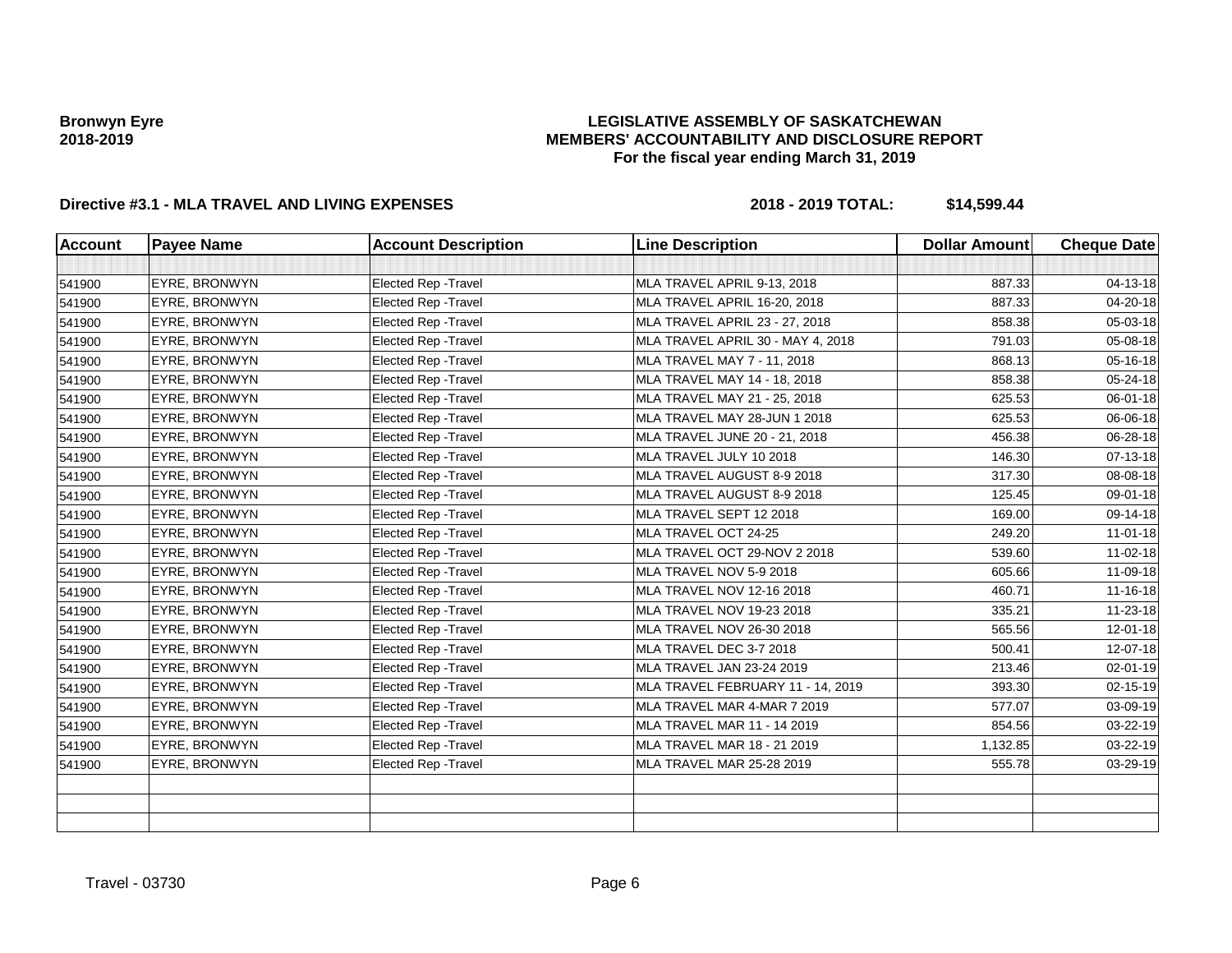### **LEGISLATIVE ASSEMBLY OF SASKATCHEWAN MEMBERS' ACCOUNTABILITY AND DISCLOSURE REPORT For the fiscal year ending March 31, 2019**

| <b>Account</b> | Payee Name | <b>Account Description</b> | <b>Line Description</b> | <b>Dollar Amount</b> | <b>Cheque Date</b> |
|----------------|------------|----------------------------|-------------------------|----------------------|--------------------|
|                |            |                            |                         |                      |                    |
|                |            |                            |                         |                      |                    |
|                |            |                            |                         |                      |                    |
|                |            |                            |                         |                      |                    |
|                |            |                            |                         |                      |                    |
|                |            |                            |                         |                      |                    |
|                |            |                            |                         |                      |                    |
|                |            |                            |                         |                      |                    |
|                |            |                            |                         |                      |                    |
|                |            |                            |                         |                      |                    |
|                |            |                            |                         |                      |                    |
|                |            |                            |                         |                      |                    |
|                |            |                            |                         |                      |                    |
|                |            |                            |                         |                      |                    |
|                |            |                            |                         |                      |                    |
|                |            |                            |                         |                      |                    |
|                |            |                            |                         |                      |                    |
|                |            |                            |                         |                      |                    |
|                |            |                            |                         |                      |                    |
|                |            |                            |                         |                      |                    |
|                |            |                            |                         |                      |                    |
|                |            |                            |                         |                      |                    |
|                |            |                            |                         |                      |                    |
|                |            |                            |                         |                      |                    |
|                |            |                            |                         |                      |                    |
|                |            |                            |                         |                      |                    |
|                |            |                            |                         |                      |                    |
|                |            |                            |                         |                      |                    |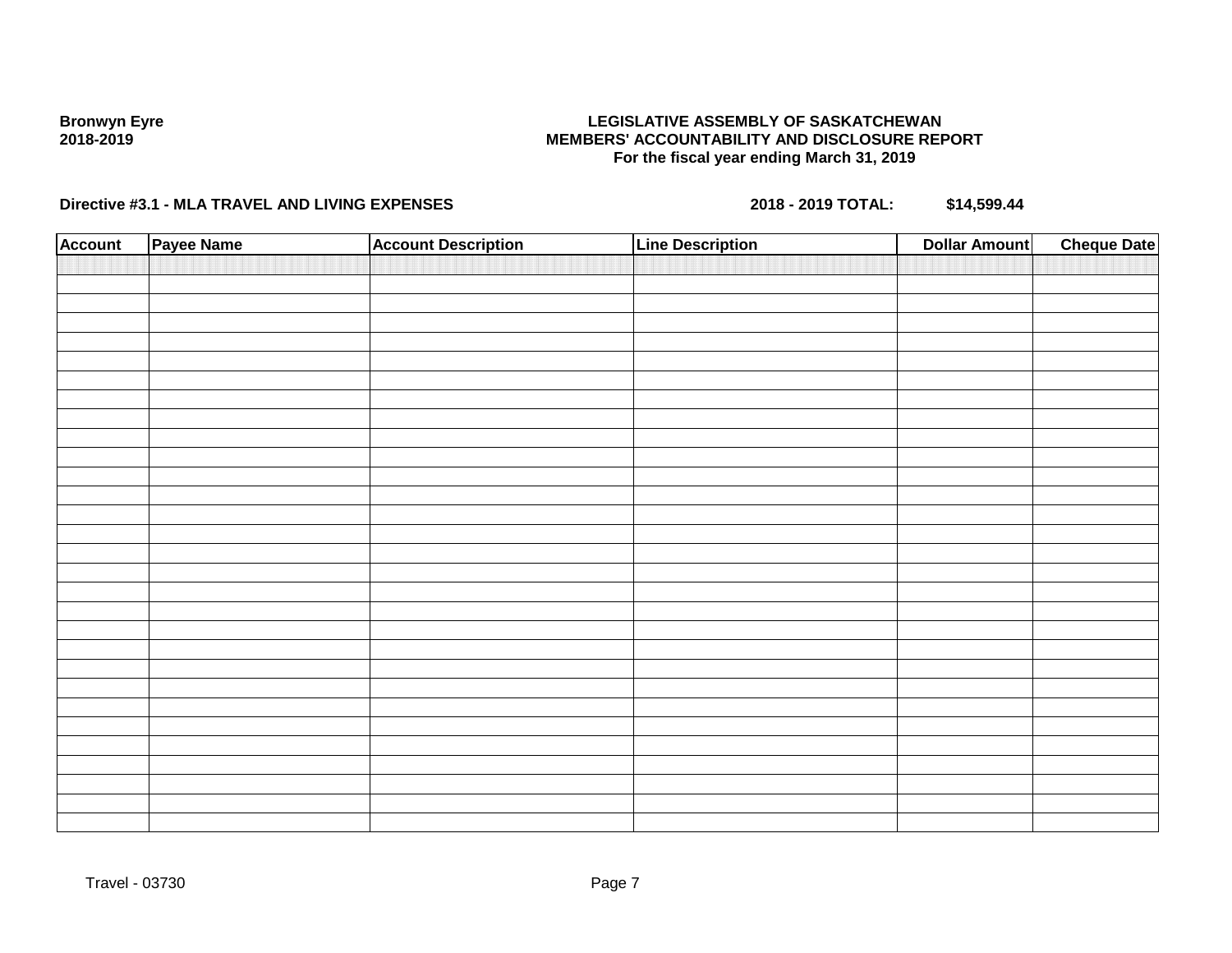### **LEGISLATIVE ASSEMBLY OF SASKATCHEWAN MEMBERS' ACCOUNTABILITY AND DISCLOSURE REPORT For the fiscal year ending March 31, 2019**

| <b>Account</b> | Payee Name | <b>Account Description</b> | <b>Line Description</b> | <b>Dollar Amount</b> | <b>Cheque Date</b> |
|----------------|------------|----------------------------|-------------------------|----------------------|--------------------|
|                |            |                            |                         |                      |                    |
|                |            |                            |                         |                      |                    |
|                |            |                            |                         |                      |                    |
|                |            |                            |                         |                      |                    |
|                |            |                            |                         |                      |                    |
|                |            |                            |                         |                      |                    |
|                |            |                            |                         |                      |                    |
|                |            |                            |                         |                      |                    |
|                |            |                            |                         |                      |                    |
|                |            |                            |                         |                      |                    |
|                |            |                            |                         |                      |                    |
|                |            |                            |                         |                      |                    |
|                |            |                            |                         |                      |                    |
|                |            |                            |                         |                      |                    |
|                |            |                            |                         |                      |                    |
|                |            |                            |                         |                      |                    |
|                |            |                            |                         |                      |                    |
|                |            |                            |                         |                      |                    |
|                |            |                            |                         |                      |                    |
|                |            |                            |                         |                      |                    |
|                |            |                            |                         |                      |                    |
|                |            |                            |                         |                      |                    |
|                |            |                            |                         |                      |                    |
|                |            |                            |                         |                      |                    |
|                |            |                            |                         |                      |                    |
|                |            |                            |                         |                      |                    |
|                |            |                            |                         |                      |                    |
|                |            |                            |                         |                      |                    |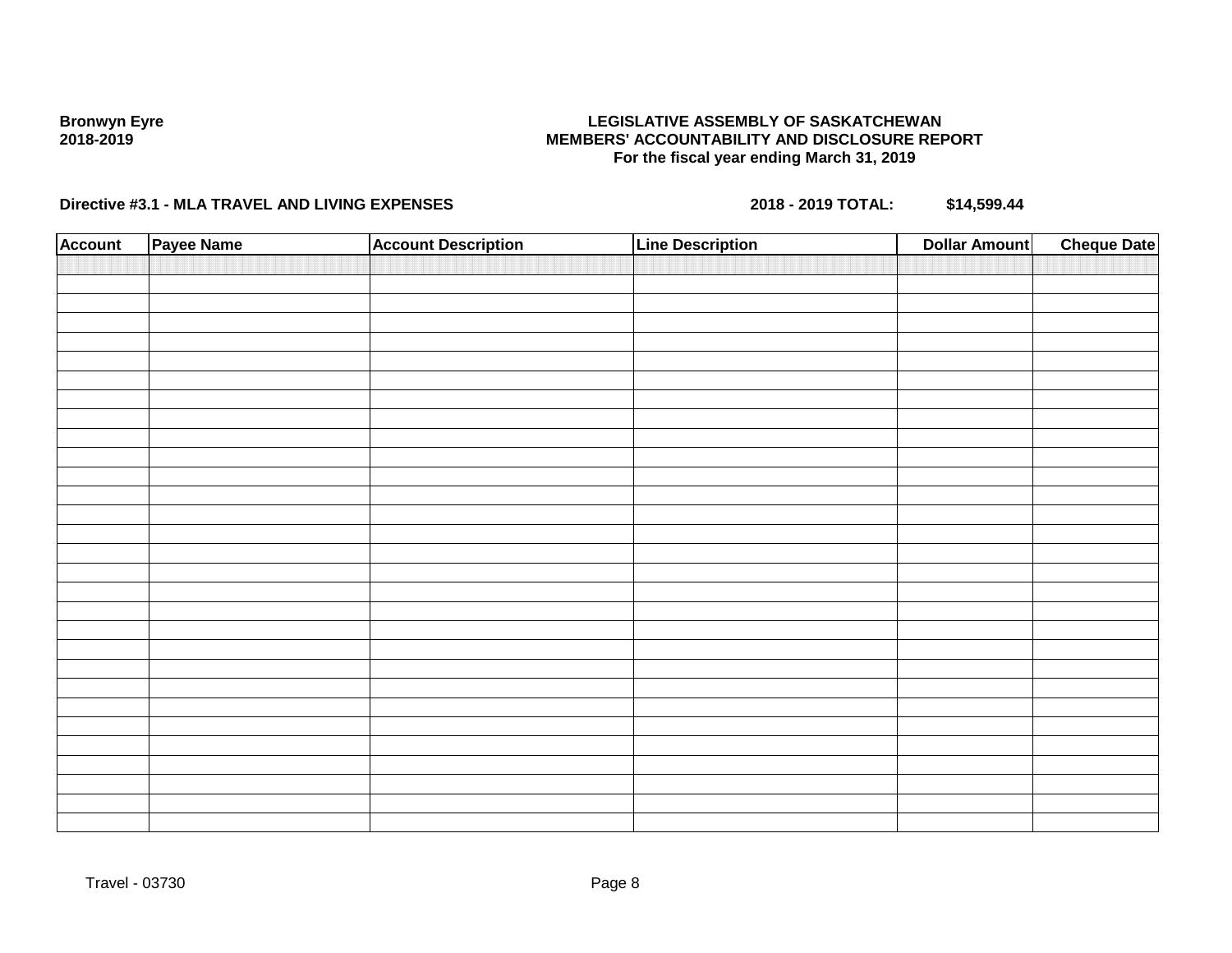### **LEGISLATIVE ASSEMBLY OF SASKATCHEWAN MEMBERS' ACCOUNTABILITY AND DISCLOSURE REPORT For the fiscal year ending March 31, 2019**

| <b>Account</b> | Payee Name | <b>Account Description</b> | <b>Line Description</b> | <b>Dollar Amount</b> | <b>Cheque Date</b> |
|----------------|------------|----------------------------|-------------------------|----------------------|--------------------|
|                |            |                            |                         |                      |                    |
|                |            |                            |                         |                      |                    |
|                |            |                            |                         |                      |                    |
|                |            |                            |                         |                      |                    |
|                |            |                            |                         |                      |                    |
|                |            |                            |                         |                      |                    |
|                |            |                            |                         |                      |                    |
|                |            |                            |                         |                      |                    |
|                |            |                            |                         |                      |                    |
|                |            |                            |                         |                      |                    |
|                |            |                            |                         |                      |                    |
|                |            |                            |                         |                      |                    |
|                |            |                            |                         |                      |                    |
|                |            |                            |                         |                      |                    |
|                |            |                            |                         |                      |                    |
|                |            |                            |                         |                      |                    |
|                |            |                            |                         |                      |                    |
|                |            |                            |                         |                      |                    |
|                |            |                            |                         |                      |                    |
|                |            |                            |                         |                      |                    |
|                |            |                            |                         |                      |                    |
|                |            |                            |                         |                      |                    |
|                |            |                            |                         |                      |                    |
|                |            |                            |                         |                      |                    |
|                |            |                            |                         |                      |                    |
|                |            |                            |                         |                      |                    |
|                |            |                            |                         |                      |                    |
|                |            |                            |                         |                      |                    |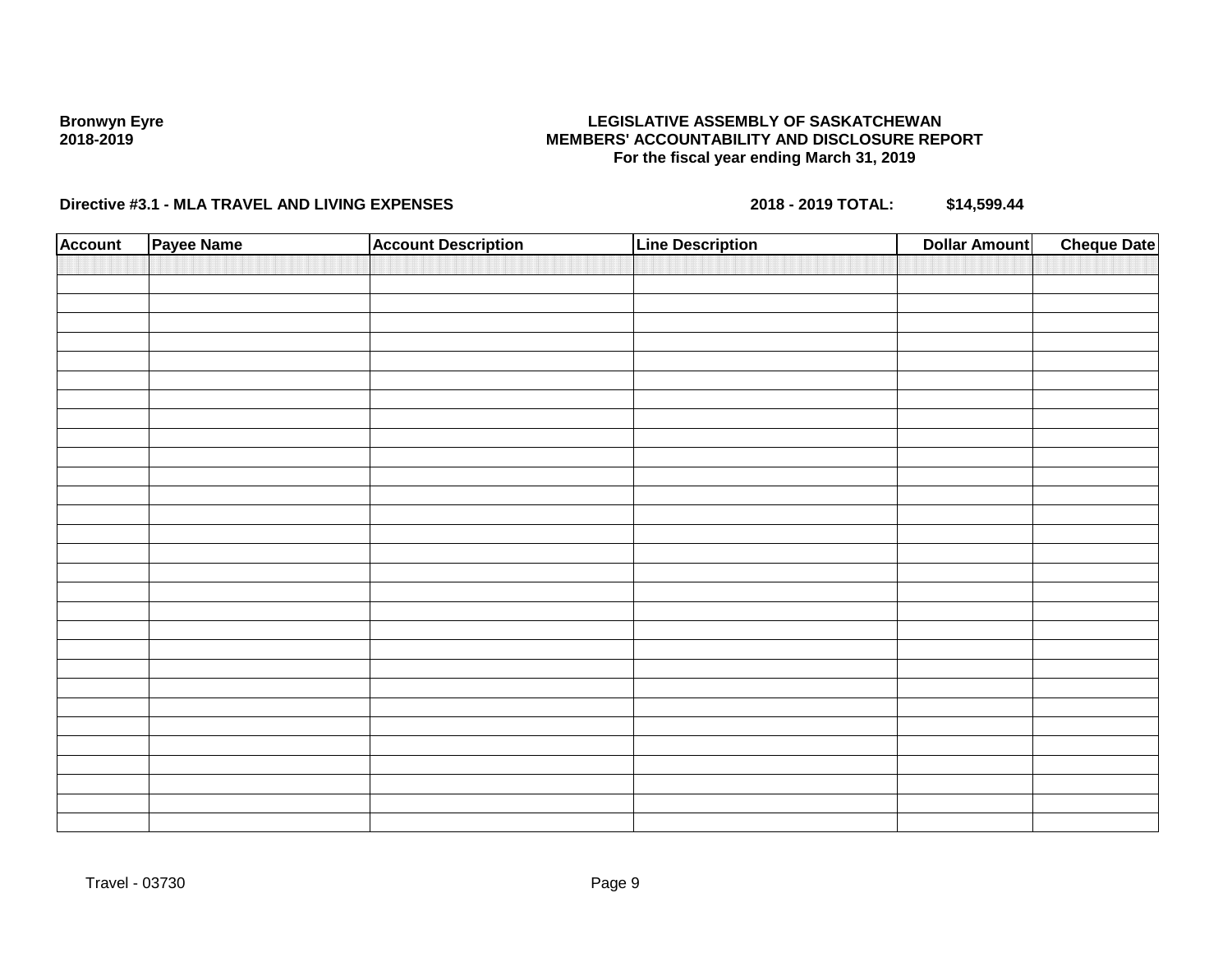### **LEGISLATIVE ASSEMBLY OF SASKATCHEWAN MEMBERS' ACCOUNTABILITY AND DISCLOSURE REPORT For the fiscal year ending March 31, 2019**

| <b>Account</b> | <b>Payee Name</b> | <b>Account Description</b> | <b>Line Description</b> | <b>Cheque Date</b><br><b>Dollar Amount</b> |
|----------------|-------------------|----------------------------|-------------------------|--------------------------------------------|
|                |                   |                            |                         |                                            |
|                |                   |                            |                         |                                            |
|                |                   |                            |                         |                                            |
|                |                   |                            |                         |                                            |
|                |                   |                            |                         |                                            |
|                |                   |                            |                         |                                            |
|                |                   |                            |                         |                                            |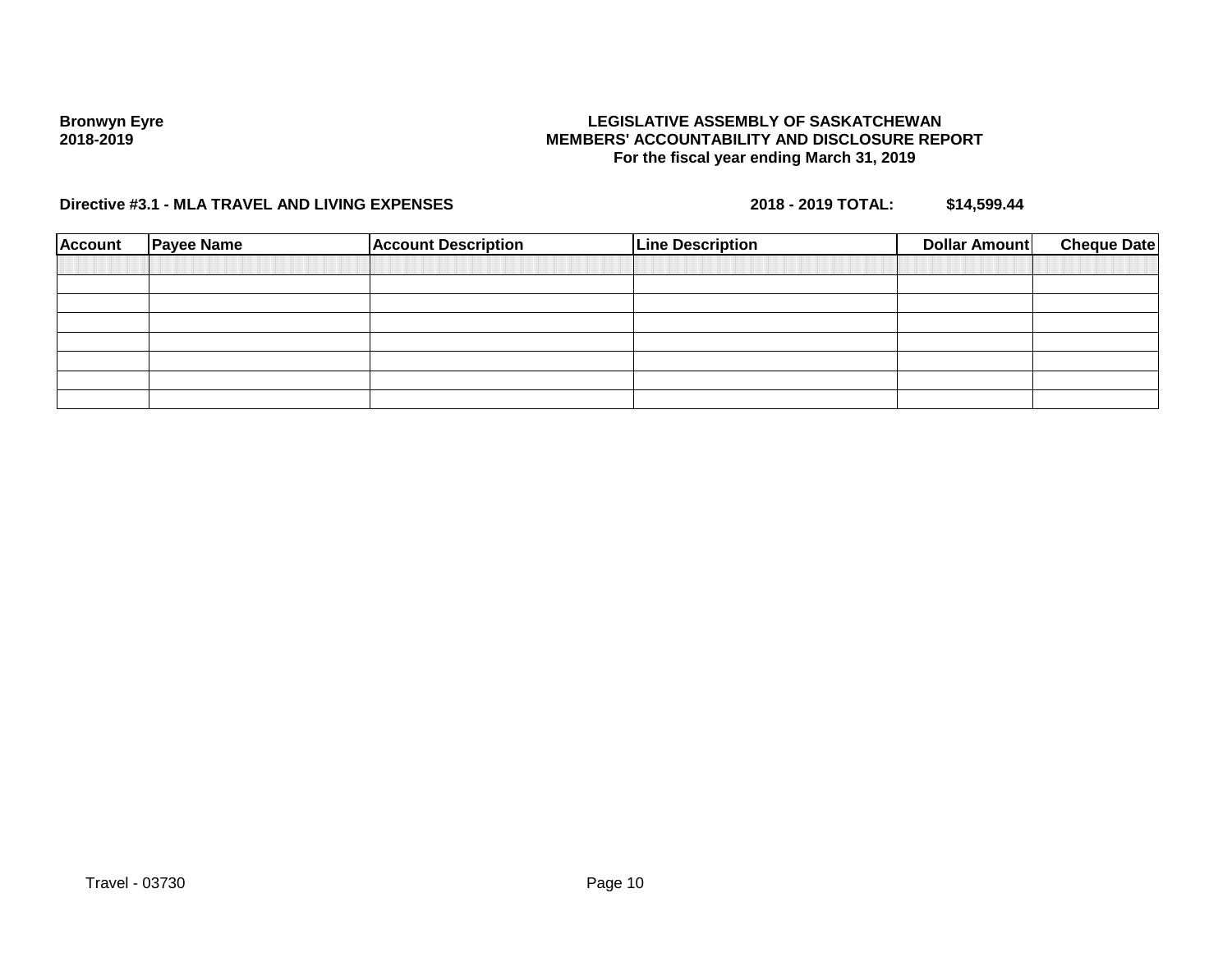### **LEGISLATIVE ASSEMBLY OF SASKATCHEWAN MEMBERS' ACCOUNTABILITY AND DISCLOSURE REPORT For the fiscal year ending March 31, 2019**

| <b>BAYDO DEVELOPMENT</b><br><b>CORPORATION</b><br>Rent of Ground, Buildings and Other Space<br>APRIL 2018 MLA OFFICE RENT<br>2,588.63<br>$04 - 01 - 18$<br>522000<br><b>BAYDO DEVELOPMENT</b><br><b>CORPORATION</b><br>Rent of Ground, Buildings and Other Space<br>MAY 2018 MLA OFFICE RENT<br>2,588.63<br>04-13-18<br><b>BAYDO DEVELOPMENT</b><br><b>CORPORATION</b><br>Rent of Ground, Buildings and Other Space<br>MAY 2018 MLA RENT ADJUSTMENT<br>04-18-18<br>47.06<br><b>BAYDO DEVELOPMENT</b><br>CORPORATION<br>Rent of Ground, Buildings and Other Space<br>JUNE 2018 MLA OFFICE RENT<br>2,635.69<br>05-18-18<br><b>BAYDO DEVELOPMENT</b><br><b>CORPORATION</b><br>Rent of Ground, Buildings and Other Space<br>JULY 2018 MLA OFFICE RENT<br>2,635.69<br>06-22-18<br>522000<br><b>BAYDO DEVELOPMENT</b><br><b>CORPORATION</b><br>Rent of Ground, Buildings and Other Space<br>MLA OFFICE RENT AUGUST 2018<br>2,635.69<br>07-23-18<br><b>BAYDO DEVELOPMENT</b><br><b>CORPORATION</b><br>Rent of Ground, Buildings and Other Space<br>MLA OFFICE RENT SEPTEMBER 2018<br>2,635.69<br>08-20-18<br><b>BAYDO DEVELOPMENT</b><br>Rent of Ground, Buildings and Other Space<br><b>CORPORATION</b><br>MLA OFFICE RENT OCTOBER 2018<br>09-20-18<br>2,635.69<br><b>BAYDO DEVELOPMENT</b><br><b>CORPORATION</b><br>Rent of Ground, Buildings and Other Space<br>MLA OFFICE RENT NOVEMBER 2018<br>2,635.69<br>10-18-18<br><b>BAYDO DEVELOPMENT</b><br>Rent of Ground, Buildings and Other Space<br><b>CORPORATION</b><br>DEC 2018 MLA OFFICE RENT<br>11-20-18<br>2,635.69<br><b>BAYDO DEVELOPMENT</b><br>CORPORATION<br>Rent of Ground, Buildings and Other Space<br>JANUARY 2019 MLA OFFICE RENT<br>2.635.69<br>522000<br><b>BAYDO DEVELOPMENT</b><br>Rent of Ground, Buildings and Other Space<br><b>CORPORATION</b><br>FEBRUARY 2019 MLA OFFICE RENT<br>2,635.69<br>522000<br><b>BAYDO DEVELOPMENT</b><br><b>CORPORATION</b><br>Rent of Ground, Buildings and Other Space<br>MAR/19 MLA OFFICE RENT<br>2,635.69<br>02-11-19<br><b>BAYDO DEVELOPMENT</b><br>MAR 2019 MLA OFFICE RENT<br><b>CORPORATION</b><br>Rent of Ground, Buildings and Other Space<br><b>ADJUSTMENT</b><br>21.05<br>03-01-19<br>MINISTER OF FINANCE-MINISTRY<br>OF CENTRAL SERVICES<br><b>COPIER SERVICE FEES</b><br>100.00<br>Rent of Photocopiers<br>$12 - 01 - 18$<br>522200<br>TOSHIBA OF CANADA LTD.<br>Rent of Photocopiers<br><b>COPIER CHARGES</b><br>111.86<br>05-01-18<br>522200<br>TOSHIBA OF CANADA LTD.<br>Rent of Photocopiers<br><b>COPIER CHARGES</b><br>108.05<br>05-01-18<br>522200<br>TOSHIBA OF CANADA LTD.<br><b>Rent of Photocopiers</b><br><b>COPIER CHARGERS</b><br>109.27<br>06-01-18<br>522200 | <b>Account</b> | <b>Payee Name</b> | <b>Account Description</b> | <b>Line Description</b> | <b>Dollar Amount</b> | <b>Cheque Date</b> |
|--------------------------------------------------------------------------------------------------------------------------------------------------------------------------------------------------------------------------------------------------------------------------------------------------------------------------------------------------------------------------------------------------------------------------------------------------------------------------------------------------------------------------------------------------------------------------------------------------------------------------------------------------------------------------------------------------------------------------------------------------------------------------------------------------------------------------------------------------------------------------------------------------------------------------------------------------------------------------------------------------------------------------------------------------------------------------------------------------------------------------------------------------------------------------------------------------------------------------------------------------------------------------------------------------------------------------------------------------------------------------------------------------------------------------------------------------------------------------------------------------------------------------------------------------------------------------------------------------------------------------------------------------------------------------------------------------------------------------------------------------------------------------------------------------------------------------------------------------------------------------------------------------------------------------------------------------------------------------------------------------------------------------------------------------------------------------------------------------------------------------------------------------------------------------------------------------------------------------------------------------------------------------------------------------------------------------------------------------------------------------------------------------------------------------------------------------------------------------------------------------------------------------------------------------------------------------------------------------------------------------------------------------------------------------------------------|----------------|-------------------|----------------------------|-------------------------|----------------------|--------------------|
|                                                                                                                                                                                                                                                                                                                                                                                                                                                                                                                                                                                                                                                                                                                                                                                                                                                                                                                                                                                                                                                                                                                                                                                                                                                                                                                                                                                                                                                                                                                                                                                                                                                                                                                                                                                                                                                                                                                                                                                                                                                                                                                                                                                                                                                                                                                                                                                                                                                                                                                                                                                                                                                                                            |                |                   |                            |                         |                      |                    |
|                                                                                                                                                                                                                                                                                                                                                                                                                                                                                                                                                                                                                                                                                                                                                                                                                                                                                                                                                                                                                                                                                                                                                                                                                                                                                                                                                                                                                                                                                                                                                                                                                                                                                                                                                                                                                                                                                                                                                                                                                                                                                                                                                                                                                                                                                                                                                                                                                                                                                                                                                                                                                                                                                            |                |                   |                            |                         |                      |                    |
|                                                                                                                                                                                                                                                                                                                                                                                                                                                                                                                                                                                                                                                                                                                                                                                                                                                                                                                                                                                                                                                                                                                                                                                                                                                                                                                                                                                                                                                                                                                                                                                                                                                                                                                                                                                                                                                                                                                                                                                                                                                                                                                                                                                                                                                                                                                                                                                                                                                                                                                                                                                                                                                                                            |                |                   |                            |                         |                      |                    |
|                                                                                                                                                                                                                                                                                                                                                                                                                                                                                                                                                                                                                                                                                                                                                                                                                                                                                                                                                                                                                                                                                                                                                                                                                                                                                                                                                                                                                                                                                                                                                                                                                                                                                                                                                                                                                                                                                                                                                                                                                                                                                                                                                                                                                                                                                                                                                                                                                                                                                                                                                                                                                                                                                            | 522000         |                   |                            |                         |                      |                    |
|                                                                                                                                                                                                                                                                                                                                                                                                                                                                                                                                                                                                                                                                                                                                                                                                                                                                                                                                                                                                                                                                                                                                                                                                                                                                                                                                                                                                                                                                                                                                                                                                                                                                                                                                                                                                                                                                                                                                                                                                                                                                                                                                                                                                                                                                                                                                                                                                                                                                                                                                                                                                                                                                                            |                |                   |                            |                         |                      |                    |
|                                                                                                                                                                                                                                                                                                                                                                                                                                                                                                                                                                                                                                                                                                                                                                                                                                                                                                                                                                                                                                                                                                                                                                                                                                                                                                                                                                                                                                                                                                                                                                                                                                                                                                                                                                                                                                                                                                                                                                                                                                                                                                                                                                                                                                                                                                                                                                                                                                                                                                                                                                                                                                                                                            | 522000         |                   |                            |                         |                      |                    |
|                                                                                                                                                                                                                                                                                                                                                                                                                                                                                                                                                                                                                                                                                                                                                                                                                                                                                                                                                                                                                                                                                                                                                                                                                                                                                                                                                                                                                                                                                                                                                                                                                                                                                                                                                                                                                                                                                                                                                                                                                                                                                                                                                                                                                                                                                                                                                                                                                                                                                                                                                                                                                                                                                            | 522000         |                   |                            |                         |                      |                    |
|                                                                                                                                                                                                                                                                                                                                                                                                                                                                                                                                                                                                                                                                                                                                                                                                                                                                                                                                                                                                                                                                                                                                                                                                                                                                                                                                                                                                                                                                                                                                                                                                                                                                                                                                                                                                                                                                                                                                                                                                                                                                                                                                                                                                                                                                                                                                                                                                                                                                                                                                                                                                                                                                                            |                |                   |                            |                         |                      |                    |
|                                                                                                                                                                                                                                                                                                                                                                                                                                                                                                                                                                                                                                                                                                                                                                                                                                                                                                                                                                                                                                                                                                                                                                                                                                                                                                                                                                                                                                                                                                                                                                                                                                                                                                                                                                                                                                                                                                                                                                                                                                                                                                                                                                                                                                                                                                                                                                                                                                                                                                                                                                                                                                                                                            |                |                   |                            |                         |                      |                    |
|                                                                                                                                                                                                                                                                                                                                                                                                                                                                                                                                                                                                                                                                                                                                                                                                                                                                                                                                                                                                                                                                                                                                                                                                                                                                                                                                                                                                                                                                                                                                                                                                                                                                                                                                                                                                                                                                                                                                                                                                                                                                                                                                                                                                                                                                                                                                                                                                                                                                                                                                                                                                                                                                                            | 522000         |                   |                            |                         |                      |                    |
|                                                                                                                                                                                                                                                                                                                                                                                                                                                                                                                                                                                                                                                                                                                                                                                                                                                                                                                                                                                                                                                                                                                                                                                                                                                                                                                                                                                                                                                                                                                                                                                                                                                                                                                                                                                                                                                                                                                                                                                                                                                                                                                                                                                                                                                                                                                                                                                                                                                                                                                                                                                                                                                                                            |                |                   |                            |                         |                      |                    |
|                                                                                                                                                                                                                                                                                                                                                                                                                                                                                                                                                                                                                                                                                                                                                                                                                                                                                                                                                                                                                                                                                                                                                                                                                                                                                                                                                                                                                                                                                                                                                                                                                                                                                                                                                                                                                                                                                                                                                                                                                                                                                                                                                                                                                                                                                                                                                                                                                                                                                                                                                                                                                                                                                            | 522000         |                   |                            |                         |                      |                    |
|                                                                                                                                                                                                                                                                                                                                                                                                                                                                                                                                                                                                                                                                                                                                                                                                                                                                                                                                                                                                                                                                                                                                                                                                                                                                                                                                                                                                                                                                                                                                                                                                                                                                                                                                                                                                                                                                                                                                                                                                                                                                                                                                                                                                                                                                                                                                                                                                                                                                                                                                                                                                                                                                                            | 522000         |                   |                            |                         |                      |                    |
|                                                                                                                                                                                                                                                                                                                                                                                                                                                                                                                                                                                                                                                                                                                                                                                                                                                                                                                                                                                                                                                                                                                                                                                                                                                                                                                                                                                                                                                                                                                                                                                                                                                                                                                                                                                                                                                                                                                                                                                                                                                                                                                                                                                                                                                                                                                                                                                                                                                                                                                                                                                                                                                                                            |                |                   |                            |                         |                      |                    |
|                                                                                                                                                                                                                                                                                                                                                                                                                                                                                                                                                                                                                                                                                                                                                                                                                                                                                                                                                                                                                                                                                                                                                                                                                                                                                                                                                                                                                                                                                                                                                                                                                                                                                                                                                                                                                                                                                                                                                                                                                                                                                                                                                                                                                                                                                                                                                                                                                                                                                                                                                                                                                                                                                            | 522000         |                   |                            |                         |                      |                    |
|                                                                                                                                                                                                                                                                                                                                                                                                                                                                                                                                                                                                                                                                                                                                                                                                                                                                                                                                                                                                                                                                                                                                                                                                                                                                                                                                                                                                                                                                                                                                                                                                                                                                                                                                                                                                                                                                                                                                                                                                                                                                                                                                                                                                                                                                                                                                                                                                                                                                                                                                                                                                                                                                                            | 522000         |                   |                            |                         |                      |                    |
|                                                                                                                                                                                                                                                                                                                                                                                                                                                                                                                                                                                                                                                                                                                                                                                                                                                                                                                                                                                                                                                                                                                                                                                                                                                                                                                                                                                                                                                                                                                                                                                                                                                                                                                                                                                                                                                                                                                                                                                                                                                                                                                                                                                                                                                                                                                                                                                                                                                                                                                                                                                                                                                                                            |                |                   |                            |                         |                      |                    |
|                                                                                                                                                                                                                                                                                                                                                                                                                                                                                                                                                                                                                                                                                                                                                                                                                                                                                                                                                                                                                                                                                                                                                                                                                                                                                                                                                                                                                                                                                                                                                                                                                                                                                                                                                                                                                                                                                                                                                                                                                                                                                                                                                                                                                                                                                                                                                                                                                                                                                                                                                                                                                                                                                            |                |                   |                            |                         |                      | 12-18-18           |
|                                                                                                                                                                                                                                                                                                                                                                                                                                                                                                                                                                                                                                                                                                                                                                                                                                                                                                                                                                                                                                                                                                                                                                                                                                                                                                                                                                                                                                                                                                                                                                                                                                                                                                                                                                                                                                                                                                                                                                                                                                                                                                                                                                                                                                                                                                                                                                                                                                                                                                                                                                                                                                                                                            |                |                   |                            |                         |                      | $01 - 15 - 19$     |
|                                                                                                                                                                                                                                                                                                                                                                                                                                                                                                                                                                                                                                                                                                                                                                                                                                                                                                                                                                                                                                                                                                                                                                                                                                                                                                                                                                                                                                                                                                                                                                                                                                                                                                                                                                                                                                                                                                                                                                                                                                                                                                                                                                                                                                                                                                                                                                                                                                                                                                                                                                                                                                                                                            |                |                   |                            |                         |                      |                    |
|                                                                                                                                                                                                                                                                                                                                                                                                                                                                                                                                                                                                                                                                                                                                                                                                                                                                                                                                                                                                                                                                                                                                                                                                                                                                                                                                                                                                                                                                                                                                                                                                                                                                                                                                                                                                                                                                                                                                                                                                                                                                                                                                                                                                                                                                                                                                                                                                                                                                                                                                                                                                                                                                                            | 522000         |                   |                            |                         |                      |                    |
|                                                                                                                                                                                                                                                                                                                                                                                                                                                                                                                                                                                                                                                                                                                                                                                                                                                                                                                                                                                                                                                                                                                                                                                                                                                                                                                                                                                                                                                                                                                                                                                                                                                                                                                                                                                                                                                                                                                                                                                                                                                                                                                                                                                                                                                                                                                                                                                                                                                                                                                                                                                                                                                                                            |                |                   |                            |                         |                      |                    |
|                                                                                                                                                                                                                                                                                                                                                                                                                                                                                                                                                                                                                                                                                                                                                                                                                                                                                                                                                                                                                                                                                                                                                                                                                                                                                                                                                                                                                                                                                                                                                                                                                                                                                                                                                                                                                                                                                                                                                                                                                                                                                                                                                                                                                                                                                                                                                                                                                                                                                                                                                                                                                                                                                            | 522000         |                   |                            |                         |                      |                    |
|                                                                                                                                                                                                                                                                                                                                                                                                                                                                                                                                                                                                                                                                                                                                                                                                                                                                                                                                                                                                                                                                                                                                                                                                                                                                                                                                                                                                                                                                                                                                                                                                                                                                                                                                                                                                                                                                                                                                                                                                                                                                                                                                                                                                                                                                                                                                                                                                                                                                                                                                                                                                                                                                                            |                |                   |                            |                         |                      |                    |
|                                                                                                                                                                                                                                                                                                                                                                                                                                                                                                                                                                                                                                                                                                                                                                                                                                                                                                                                                                                                                                                                                                                                                                                                                                                                                                                                                                                                                                                                                                                                                                                                                                                                                                                                                                                                                                                                                                                                                                                                                                                                                                                                                                                                                                                                                                                                                                                                                                                                                                                                                                                                                                                                                            |                |                   |                            |                         |                      |                    |
|                                                                                                                                                                                                                                                                                                                                                                                                                                                                                                                                                                                                                                                                                                                                                                                                                                                                                                                                                                                                                                                                                                                                                                                                                                                                                                                                                                                                                                                                                                                                                                                                                                                                                                                                                                                                                                                                                                                                                                                                                                                                                                                                                                                                                                                                                                                                                                                                                                                                                                                                                                                                                                                                                            |                |                   |                            |                         |                      |                    |
|                                                                                                                                                                                                                                                                                                                                                                                                                                                                                                                                                                                                                                                                                                                                                                                                                                                                                                                                                                                                                                                                                                                                                                                                                                                                                                                                                                                                                                                                                                                                                                                                                                                                                                                                                                                                                                                                                                                                                                                                                                                                                                                                                                                                                                                                                                                                                                                                                                                                                                                                                                                                                                                                                            |                |                   |                            |                         |                      |                    |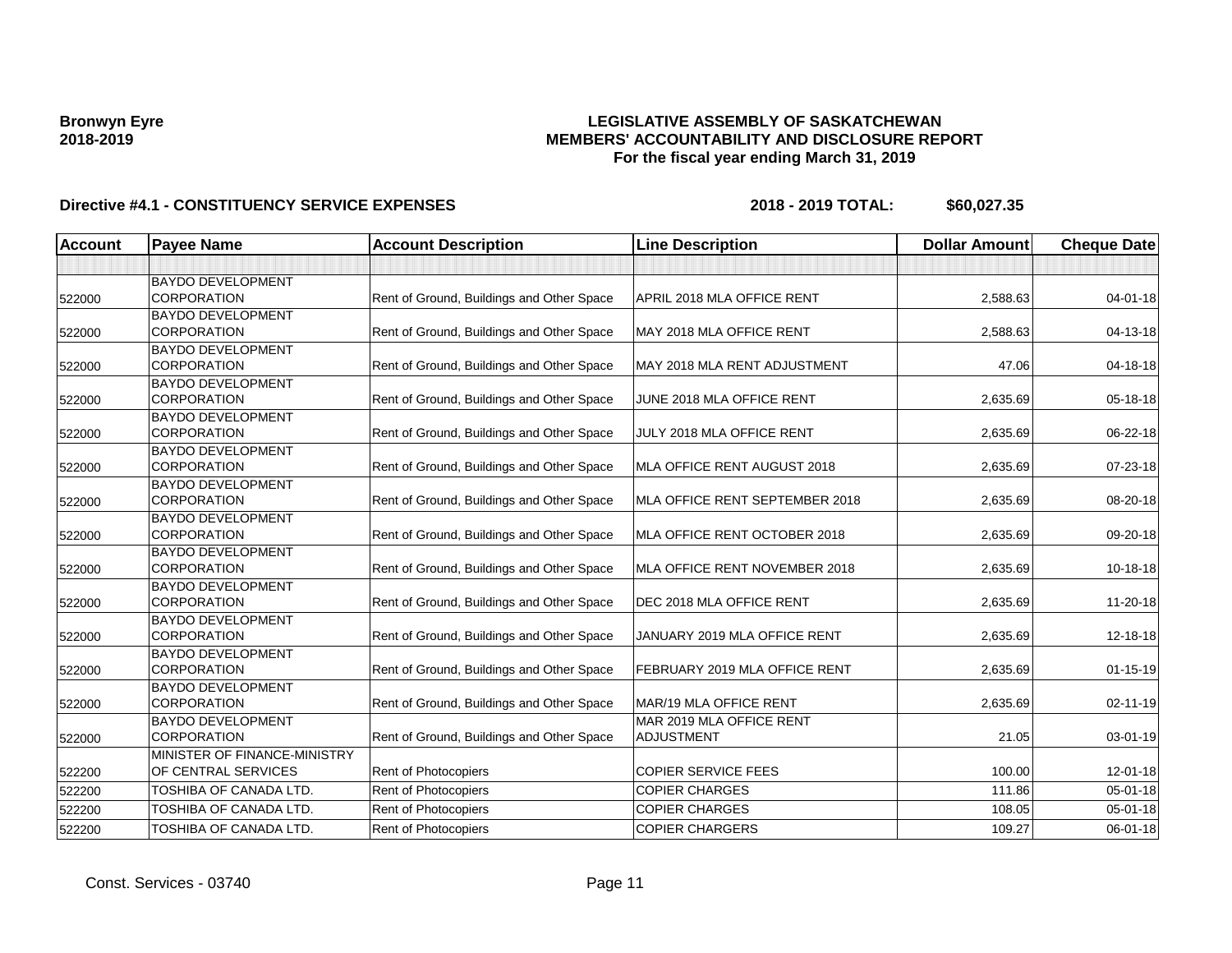### **LEGISLATIVE ASSEMBLY OF SASKATCHEWAN MEMBERS' ACCOUNTABILITY AND DISCLOSURE REPORT For the fiscal year ending March 31, 2019**

| <b>Account</b> | <b>Payee Name</b>                           | <b>Account Description</b>           | <b>Line Description</b>        | <b>Dollar Amount</b> | <b>Cheque Date</b> |
|----------------|---------------------------------------------|--------------------------------------|--------------------------------|----------------------|--------------------|
|                |                                             |                                      |                                |                      |                    |
| 522200         | TOSHIBA OF CANADA LTD.                      | Rent of Photocopiers                 | <b>COPIER CHARGES</b>          | 113.54               | 06-06-18           |
| 522200         | TOSHIBA OF CANADA LTD.                      | Rent of Photocopiers                 | <b>COPIER CHARGES</b>          | 111.73               | 07-09-18           |
| 522200         | TOSHIBA OF CANADA LTD.                      | Rent of Photocopiers                 | <b>COPIER CHARGES</b>          | 121.34               | 09-01-18           |
| 522200         | TOSHIBA OF CANADA LTD.                      | Rent of Photocopiers                 | <b>COPIER CHARGES</b>          | 110.80               | $10 - 01 - 18$     |
| 522200         | TOSHIBA OF CANADA LTD.                      | Rent of Photocopiers                 | <b>COPIER CHARGES</b>          | 111.55               | 10-08-18           |
| 522200         | TOSHIBA OF CANADA LTD.                      | Rent of Photocopiers                 | <b>COPIER CHARGES</b>          | 118.49               | 11-06-18           |
| 522200         | TOSHIBA OF CANADA LTD.                      | Rent of Photocopiers                 | <b>COPIER CHARGES</b>          | 113.03               | $01 - 01 - 19$     |
| 522200         | TOSHIBA OF CANADA LTD.                      | <b>Rent of Photocopiers</b>          | <b>COPIER CHARGES</b>          | 110.21               | 02-01-19           |
| 522200         | TOSHIBA OF CANADA LTD.                      | Rent of Photocopiers                 | <b>COPIER CHARGES</b>          | 113.29               | 03-01-19           |
| 522200         | TOSHIBA OF CANADA LTD.                      | Rent of Photocopiers                 | <b>COPIER CHARGES</b>          | 107.23               | 03-08-19           |
| 522500         | SASKATCHEWAN GOVERNMENT<br><b>INSURANCE</b> | <b>Insurance Premiums</b>            | <b>INSURANCE PREMIUMS</b>      | 901.00               | 09-01-18           |
| 522700         | SASKPOWER CORPORATION                       | Utilities - Electricity and Nat Gas  | 510004511554 APRIL 24, 2018    | 103.42               | 05-01-18           |
| 522700         | SASKPOWER CORPORATION                       | Utilities - Electricity and Nat Gas  | 510004511554 MAY 23 2018       | 93.80                | 06-01-18           |
| 522700         | <b>SASKPOWER CORPORATION</b>                | Utilities - Electricity and Nat Gas  | 510004511554 JUNE 21 2018      | 96.50                | $07 - 01 - 18$     |
| 522700         | SASKPOWER CORPORATION                       | Utilities - Electricity and Nat Gas  | 510004511554 JULY 23 2018      | 100.72               | 08-01-18           |
| 522700         | SASKPOWER CORPORATION                       | Utilities - Electricity and Nat Gas  | 510004511554 AUGUST 23 2018    | 100.27               | 09-01-18           |
| 522700         | SASKPOWER CORPORATION                       | Utilities - Electricity and Nat Gas  | 510004511554 SEP 24 2018       | 104.62               | $10 - 01 - 18$     |
| 522700         | SASKPOWER CORPORATION                       | Utilities - Electricity and Nat Gas  | 510004511554 OCT 24 2018       | 100.27               | $11-01-18$         |
| 522700         | <b>SASKPOWER CORPORATION</b>                | Utilities - Electricity and Nat Gas  | 510004511554 NOVEMBER 26, 2018 | 90.34                | 12-01-18           |
| 522700         | SASKPOWER CORPORATION                       | Utilities - Electricity and Nat Gas  | 510004511554 DEC 21 2018       | 97.11                | $01 - 01 - 19$     |
| 522700         | <b>SASKPOWER CORPORATION</b>                | Utilities - Electricity and Nat Gas  | 5100 0451 1554 JAN 23 2019     | 103.27               | $02 - 01 - 19$     |
| 522700         | SASKPOWER CORPORATION                       | Utilities - Electricity and Nat Gas  | 510004511554 FEB 22 2019       | 96.21                | 03-01-19           |
| 522700         | SASKPOWER CORPORATION                       | Utilities - Electricity and Nat Gas  | 510004511554 MAR 22 2019       | 96.66                | 03-22-19           |
| 525000         | EYRE, BRONWYN                               | Postal, Courier, Freight and Related | REIMB:POSTAGE/MISC             | 14.78                | 06-01-18           |
| 525000         | EYRE, BRONWYN                               | Postal, Courier, Freight and Related | <b>REIMB: POSTAGE</b>          | 13.43                | 06-06-18           |
| 525000         | EYRE, BRONWYN                               | Postal, Courier, Freight and Related | <b>REIMB: POSTAGE</b>          | 47.16                | 06-18-18           |
| 525000         | EYRE, BRONWYN                               | Postal, Courier, Freight and Related | <b>REIMB: POSTAGE</b>          | 13.55                | $11 - 01 - 18$     |
| 525000         | EYRE, BRONWYN                               | Postal, Courier, Freight and Related | <b>REIMB: POSTAGE</b>          | 22.36                | $11-01-18$         |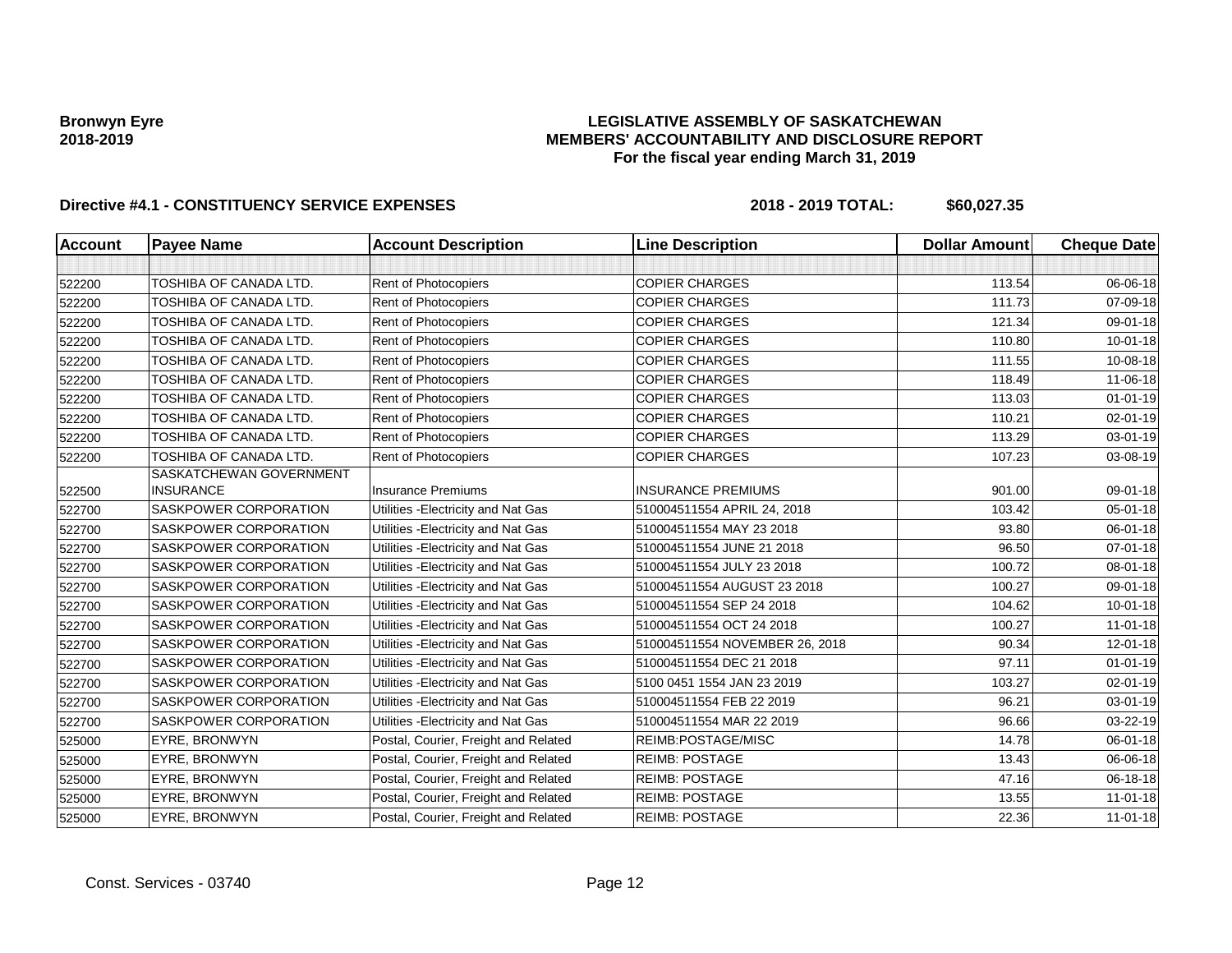### **LEGISLATIVE ASSEMBLY OF SASKATCHEWAN MEMBERS' ACCOUNTABILITY AND DISCLOSURE REPORT For the fiscal year ending March 31, 2019**

| Account | <b>Payee Name</b>             | <b>Account Description</b>           | <b>Line Description</b>        | <b>Dollar Amount</b> | <b>Cheque Date</b> |
|---------|-------------------------------|--------------------------------------|--------------------------------|----------------------|--------------------|
|         |                               |                                      |                                |                      |                    |
| 525000  | EYRE, BRONWYN                 | Postal, Courier, Freight and Related | <b>REIMB: POSTAGE</b>          | 99.75                | $01 - 14 - 19$     |
|         | MINISTER OF FINANCE-MINISTRY  |                                      |                                |                      |                    |
| 525000  | OF CENTRAL SERVICES           | Postal, Courier, Freight and Related | NOVEMBER 2018 MAIL SERVICES    | 1,250.04             | 12-18-18           |
|         |                               |                                      | AD HOC CONSULTING - BRAND      |                      |                    |
| 530300  | <b>MARU GROUP CANADA INC.</b> | Primary Research/Focus group         | <b>HEALTH/TRACKING U&amp;A</b> | 632.98               | 08-01-18           |
|         |                               |                                      | AD HOC CONSULTING-BRAND        |                      |                    |
| 530300  | <b>MARU GROUP CANADA INC.</b> | Primary Research/Focus group         | HEALTH/TRACKING/U&A            | 632.98               | $10 - 01 - 18$     |
| 530300  | MARU GROUP CANADA INC.        | Primary Research/Focus group         | GROUP AD HOC CONSULTING        | 632.98               | $11-01-18$         |
| 530300  | MARU GROUP CANADA INC.        | Primary Research/Focus group         | <b>GROUP AD AD CONSULTING</b>  | 632.98               | $12 - 01 - 18$     |
| 530500  | <b>CHABAD OF SASKATOON</b>    | Media Placement                      | <b>ADVERTISING</b>             | 77.77                | $10 - 01 - 18$     |
|         | <b>CLAVET COMMUNITY ARENA</b> |                                      |                                |                      |                    |
| 530500  | <b>ASSOCIATION</b>            | Media Placement                      | <b>ADVERTISING</b>             | 150.00               | $10 - 01 - 18$     |
| 530500  | <b>CREATIVE FIRE</b>          | Media Placement                      | <b>ADVERTISING</b>             | 1,061.20             | 08-17-18           |
| 530500  | <b>CREATIVE FIRE</b>          | <b>Media Placement</b>               | <b>ADVERTISING</b>             | 2,316.03             | $12 - 01 - 18$     |
| 530500  | <b>CREATIVE FIRE</b>          | Media Placement                      | <b>ADVERTISING</b>             | 1,462.68             | 03-26-19           |
|         | <b>CREATIVE OUTDOOR</b>       |                                      |                                |                      |                    |
| 530500  | <b>ADVERTISING</b>            | <b>Media Placement</b>               | <b>ADVERTISING</b>             | 1,620.00             | $10-17-18$         |
|         | <b>CREATIVE OUTDOOR</b>       |                                      |                                |                      |                    |
| 530500  | <b>ADVERTISING</b>            | <b>Media Placement</b>               | <b>ADVERTISING</b>             | 1,620.00             | 11-23-18           |
|         | <b>CREATIVE OUTDOOR</b>       |                                      |                                |                      |                    |
| 530500  | <b>ADVERTISING</b>            | Media Placement                      | <b>ADVERTISING</b>             | 1,620.00             | 12-01-18           |
| 530500  | <b>CURBEX</b>                 | Media Placement                      | <b>ADVERTISING</b>             | 149.00               | $04 - 01 - 18$     |
| 530500  | <b>CURBEX</b>                 | <b>Media Placement</b>               | <b>ADVERTISING</b>             | 149.00               | $05 - 01 - 18$     |
| 530500  | <b>CURBEX</b>                 | <b>Media Placement</b>               | <b>ADVERTISING</b>             | 149.00               | 06-01-18           |
| 530500  | <b>CURBEX</b>                 | <b>Media Placement</b>               | <b>ADVERTISING</b>             | 149.00               | 07-01-18           |
| 530500  | <b>CURBEX</b>                 | Media Placement                      | <b>ADVERTISING</b>             | 149.00               | 08-01-18           |
| 530500  | <b>CURBEX</b>                 | <b>Media Placement</b>               | <b>ADVERTISING</b>             | 149.00               | 09-01-18           |
| 530500  | <b>CURBEX</b>                 | <b>Media Placement</b>               | <b>ADVERTISING</b>             | 149.00               | $10 - 01 - 18$     |
| 530500  | <b>CURBEX</b>                 | Media Placement                      | ADVERTISING                    | 149.00               | $10 - 23 - 18$     |
| 530500  | <b>CURBEX</b>                 | <b>Media Placement</b>               | <b>ADVERTISING</b>             | 149.00               | $11 - 27 - 18$     |
| 530500  | <b>CURBEX</b>                 | <b>Media Placement</b>               | <b>ADVERTISING</b>             | 149.00               | $01 - 01 - 19$     |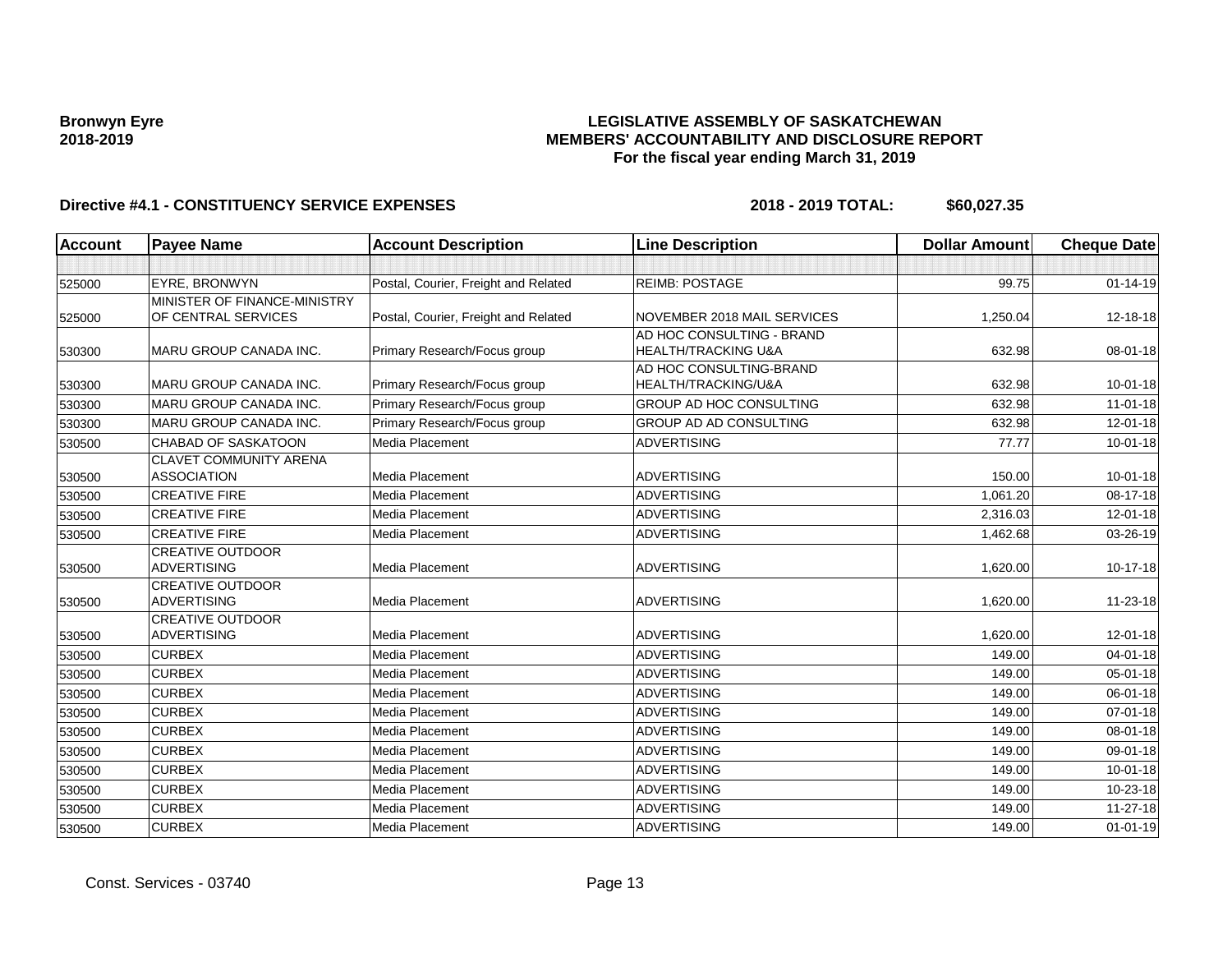### **LEGISLATIVE ASSEMBLY OF SASKATCHEWAN MEMBERS' ACCOUNTABILITY AND DISCLOSURE REPORT For the fiscal year ending March 31, 2019**

| <b>Account</b> | <b>Payee Name</b>          | <b>Account Description</b> | <b>Line Description</b>     | <b>Dollar Amount</b> | <b>Cheque Date</b> |
|----------------|----------------------------|----------------------------|-----------------------------|----------------------|--------------------|
|                |                            |                            |                             |                      |                    |
| 530500         | <b>CURBEX</b>              | Media Placement            | <b>ADVERTISING</b>          | 149.00               | $01 - 03 - 19$     |
| 530500         | <b>CURBEX</b>              | Media Placement            | <b>ADVERTISING</b>          | 49.00                | 01-08-19           |
| 530500         | <b>CURBEX</b>              | Media Placement            | <b>ADVERTISING</b>          | 49.00                | 03-01-19           |
| 530500         | <b>CURBEX</b>              | Media Placement            | <b>ADVERTISING</b>          | 149.00               | 03-01-19           |
| 530500         | <b>CURBEX</b>              | Media Placement            | <b>ADVERTISING</b>          | 154.00               | 03-26-19           |
|                | JENSEN PUBLISHING (CLARK'S |                            |                             |                      |                    |
| 530500         | <b>CROSSING GAZETTE)</b>   | Media Placement            | <b>ADVERTISING</b>          | 38.00                | 06-01-18           |
| 530500         | <b>JENSON PUBLISHING</b>   | Media Placement            | <b>ADVERTISING</b>          | 38.00                | 04-05-18           |
| 530500         | <b>JENSON PUBLISHING</b>   | Media Placement            | <b>ADVERTISING</b>          | 38.00                | 04-12-18           |
| 530500         | JENSON PUBLISHING          | Media Placement            | <b>ADVERTISING</b>          | 38.00                | 05-01-18           |
| 530500         | <b>JENSON PUBLISHING</b>   | <b>Media Placement</b>     | <b>ADVERTISING</b>          | 38.00                | 05-01-18           |
| 530500         | <b>JENSON PUBLISHING</b>   | <b>Media Placement</b>     | <b>ADVERTISING</b>          | 38.00                | 05-03-18           |
| 530500         | JENSON PUBLISHING          | Media Placement            | <b>ADVERTISING</b>          | 38.00                | 05-10-18           |
| 530500         | <b>JENSON PUBLISHING</b>   | Media Placement            | <b>ADVERTISING</b>          | 38.00                | 06-01-18           |
| 530500         | JENSON PUBLISHING          | Media Placement            | <b>ADVERTISING</b>          | 38.00                | 06-01-18           |
| 530500         | <b>JENSON PUBLISHING</b>   | <b>Media Placement</b>     | <b>ADVERTISING</b>          | 38.00                | 06-07-18           |
| 530500         | <b>JENSON PUBLISHING</b>   | Media Placement            | <b>ADVERTISING - NO GST</b> | 100.00               | 06-14-18           |
| 530500         | <b>JENSON PUBLISHING</b>   | Media Placement            | ADVERTISING - NO GST        | 100.00               | 06-14-18           |
| 530500         | <b>JENSON PUBLISHING</b>   | Media Placement            | <b>ADVERTISING</b>          | 38.00                | 06-14-18           |
| 530500         | JENSON PUBLISHING          | Media Placement            | <b>ADVERTISING</b>          | 38.00                | 06-21-18           |
| 530500         | <b>JENSON PUBLISHING</b>   | <b>Media Placement</b>     | <b>ADVERTISING</b>          | 38.00                | 07-01-18           |
| 530500         | <b>JENSON PUBLISHING</b>   | Media Placement            | <b>ADVERTISING</b>          | 38.00                | 07-05-18           |
| 530500         | <b>JENSON PUBLISHING</b>   | Media Placement            | <b>ADVERTISING</b>          | 38.00                | $07 - 12 - 18$     |
| 530500         | <b>JENSON PUBLISHING</b>   | Media Placement            | <b>ADVERTISING</b>          | 38.00                | 07-19-18           |
| 530500         | JENSON PUBLISHING          | Media Placement            | <b>ADVERTSING</b>           | 38.00                | 08-01-18           |
| 530500         | <b>JENSON PUBLISHING</b>   | <b>Media Placement</b>     | <b>ADVERTSIING</b>          | 38.00                | 08-02-18           |
| 530500         | <b>JENSON PUBLISHING</b>   | Media Placement            | <b>ADVERTISING</b>          | 38.00                | 08-09-18           |
| 530500         | <b>JENSON PUBLISHING</b>   | Media Placement            | <b>ADVERTISING</b>          | 38.00                | 08-16-18           |
| 530500         | JENSON PUBLISHING          | Media Placement            | <b>ADVERTISING</b>          | 38.00                | 09-01-18           |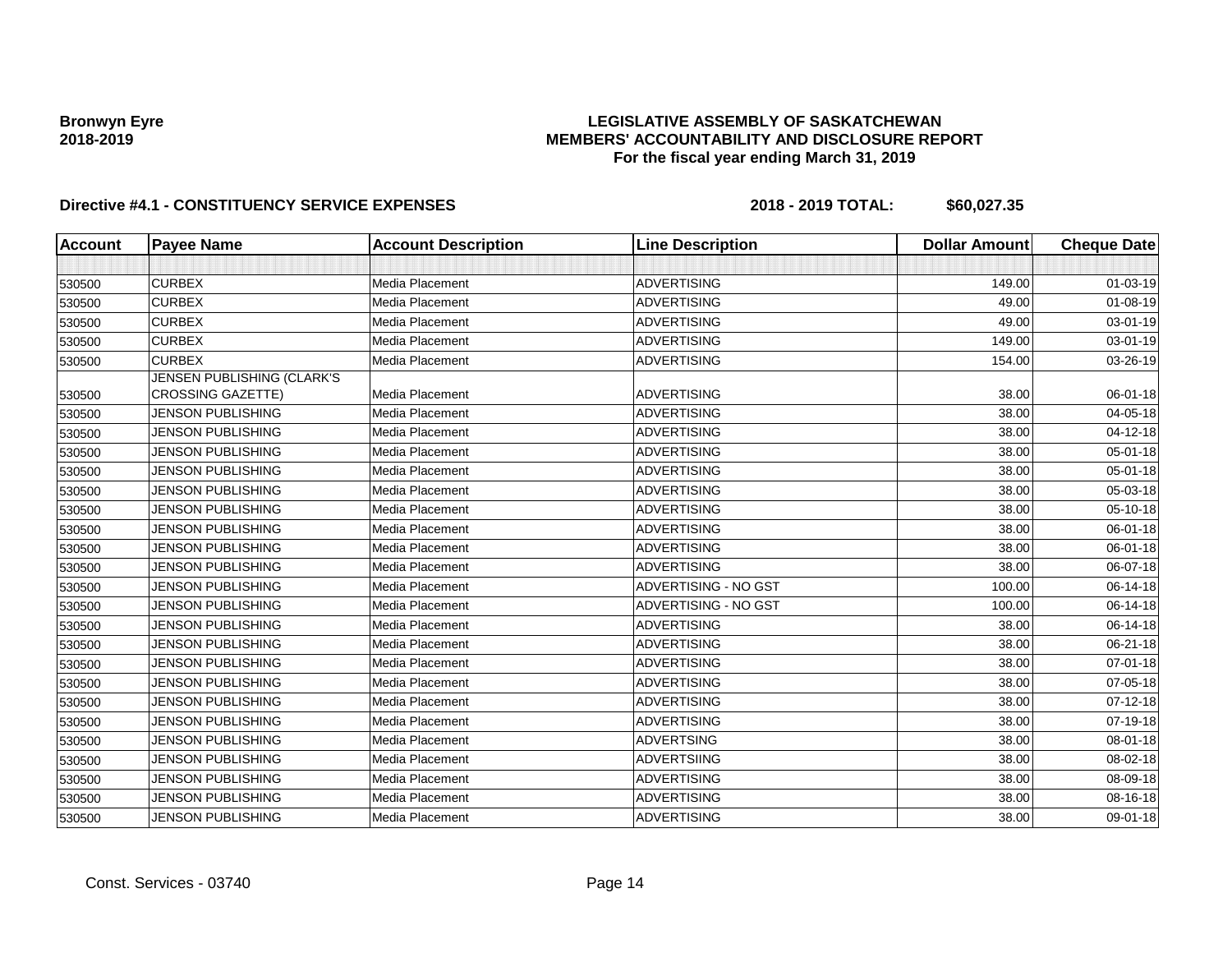### **LEGISLATIVE ASSEMBLY OF SASKATCHEWAN MEMBERS' ACCOUNTABILITY AND DISCLOSURE REPORT For the fiscal year ending March 31, 2019**

| <b>Account</b> | <b>Payee Name</b>        | <b>Account Description</b> | <b>Line Description</b> | <b>Dollar Amount</b> | <b>Cheque Date</b> |
|----------------|--------------------------|----------------------------|-------------------------|----------------------|--------------------|
|                |                          |                            |                         |                      |                    |
| 530500         | <b>JENSON PUBLISHING</b> | Media Placement            | <b>ADVERTISING</b>      | 38.00                | 09-01-18           |
| 530500         | <b>JENSON PUBLISHING</b> | Media Placement            | <b>ADVERTISING</b>      | 38.00                | 09-06-18           |
| 530500         | <b>JENSON PUBLISHING</b> | Media Placement            | <b>ADVERTISING</b>      | 38.00                | 09-13-18           |
| 530500         | <b>JENSON PUBLISHING</b> | Media Placement            | <b>ADVERTISING</b>      | 38.00                | $10 - 01 - 18$     |
| 530500         | <b>JENSON PUBLISHING</b> | Media Placement            | <b>ADVERTISING</b>      | 38.00                | $10 - 01 - 18$     |
| 530500         | <b>JENSON PUBLISHING</b> | Media Placement            | <b>ADVERTISING</b>      | 75.00                | 10-04-18           |
| 530500         | <b>JENSON PUBLISHING</b> | Media Placement            | <b>ADVERTISING</b>      | 75.00                | 10-04-18           |
| 530500         | <b>JENSON PUBLISHING</b> | Media Placement            | <b>ADVERTISING</b>      | 38.00                | 10-04-18           |
| 530500         | <b>JENSON PUBLISHING</b> | Media Placement            | <b>ADVERTISING</b>      | 38.00                | $10 - 11 - 18$     |
| 530500         | <b>JENSON PUBLISHING</b> | Media Placement            | <b>ADVERTISING</b>      | 38.00                | 10-18-18           |
| 530500         | <b>JENSON PUBLISHING</b> | Media Placement            | <b>ADVERTISING</b>      | 38.00                | 10-25-18           |
| 530500         | <b>JENSON PUBLISHING</b> | Media Placement            | <b>ADVERTISING</b>      | 38.00                | $11-01-18$         |
| 530500         | <b>JENSON PUBLISHING</b> | Media Placement            | <b>ADVERTISING</b>      | 38.00                | 11-08-18           |
| 530500         | <b>JENSON PUBLISHING</b> | Media Placement            | <b>ADVERTISING</b>      | 38.00                | $11 - 15 - 18$     |
| 530500         | <b>JENSON PUBLISHING</b> | Media Placement            | <b>ADVERTISING</b>      | 38.00                | 11-22-18           |
| 530500         | <b>JENSON PUBLISHING</b> | Media Placement            | <b>ADVERTISING</b>      | 38.00                | 12-01-18           |
| 530500         | <b>JENSON PUBLISHING</b> | Media Placement            | <b>ADVERTSING</b>       | 38.00                | 12-06-18           |
| 530500         | <b>JENSON PUBLISHING</b> | Media Placement            | <b>ADVERTISING</b>      | 134.54               | $01 - 01 - 19$     |
| 530500         | <b>JENSON PUBLISHING</b> | Media Placement            | <b>ADVERTISING</b>      | 38.00                | $01 - 01 - 19$     |
| 530500         | <b>JENSON PUBLISHING</b> | Media Placement            | <b>ADVERTISING</b>      | 38.00                | $01 - 01 - 19$     |
| 530500         | <b>JENSON PUBLISHING</b> | Media Placement            | <b>ADVERTISING</b>      | 12.50                | $01 - 01 - 19$     |
| 530500         | <b>JENSON PUBLISHING</b> | Media Placement            | ADVERTISING             | 12.50                | $01 - 01 - 19$     |
| 530500         | <b>JENSON PUBLISHING</b> | Media Placement            | <b>ADVERTISING</b>      | 38.00                | $01 - 10 - 19$     |
| 530500         | <b>JENSON PUBLISHING</b> | Media Placement            | <b>ADVERTISING</b>      | 38.00                | $01 - 17 - 19$     |
| 530500         | <b>JENSON PUBLISHING</b> | Media Placement            | <b>ADVERTISING</b>      | 38.00                | 02-01-19           |
| 530500         | <b>JENSON PUBLISHING</b> | Media Placement            | <b>ADVERTISING</b>      | 38.00                | 02-01-19           |
| 530500         | <b>JENSON PUBLISHING</b> | Media Placement            | <b>ADVERTISING</b>      | 38.00                | 02-07-19           |
| 530500         | <b>JENSON PUBLISHING</b> | Media Placement            | <b>ADVERTISING</b>      | 38.00                | 02-14-19           |
| 530500         | <b>JENSON PUBLISHING</b> | Media Placement            | <b>ADVERTISING</b>      | 46.66                | 03-01-19           |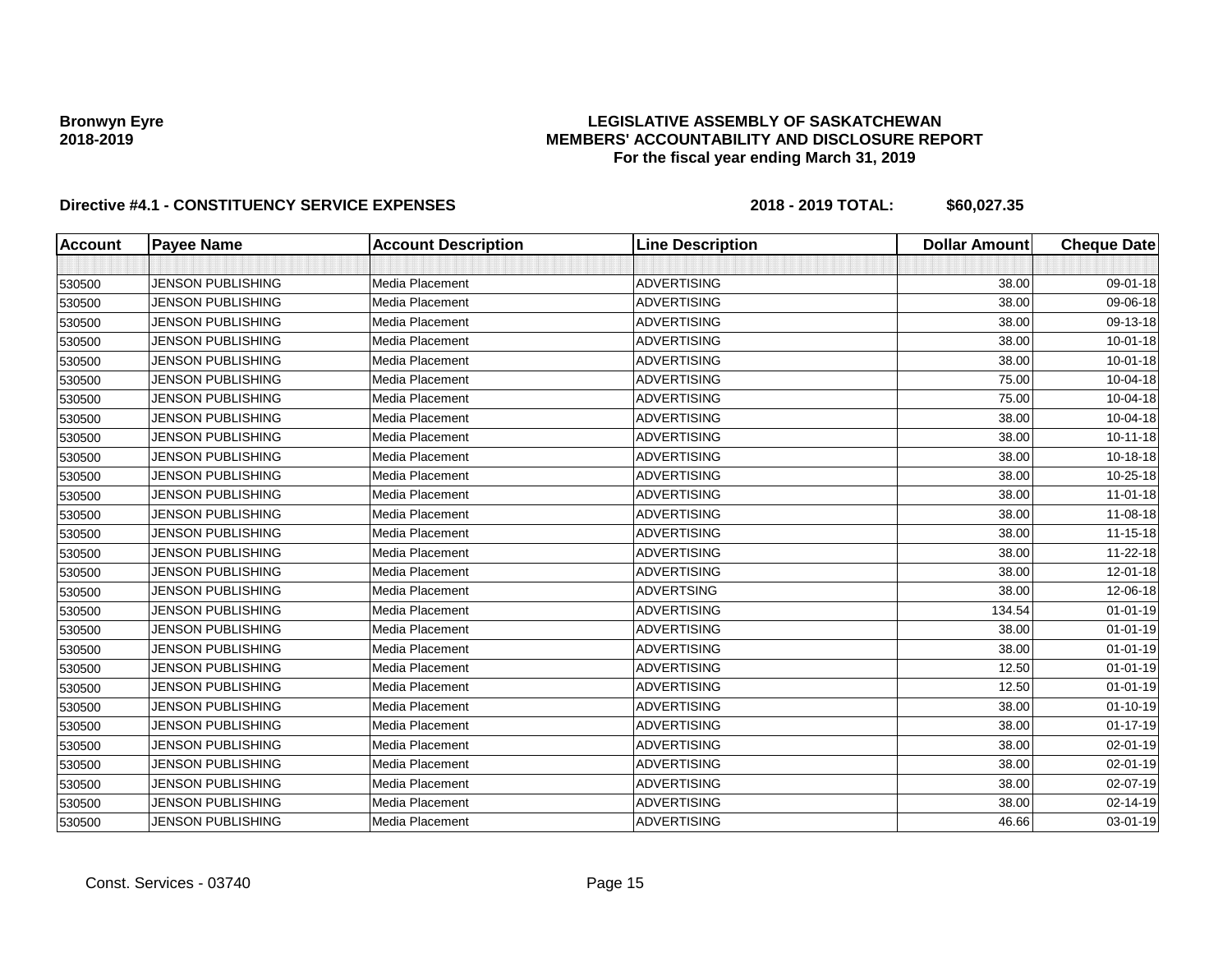### **LEGISLATIVE ASSEMBLY OF SASKATCHEWAN MEMBERS' ACCOUNTABILITY AND DISCLOSURE REPORT For the fiscal year ending March 31, 2019**

| <b>Account</b> | <b>Payee Name</b>                                  | <b>Account Description</b>                                        | <b>Line Description</b>            | <b>Dollar Amount</b> | <b>Cheque Date</b> |
|----------------|----------------------------------------------------|-------------------------------------------------------------------|------------------------------------|----------------------|--------------------|
|                |                                                    |                                                                   |                                    |                      |                    |
| 530500         | <b>JENSON PUBLISHING</b>                           | Media Placement                                                   | <b>ADVERTISING</b>                 | 38.00                | 03-01-19           |
| 530500         | <b>JENSON PUBLISHING</b>                           | Media Placement                                                   | <b>ADVERTISING</b>                 | 38.00                | 03-01-19           |
| 530500         | <b>JENSON PUBLISHING</b>                           | Media Placement                                                   | <b>ADVERTISING</b>                 | 38.00                | 03-07-19           |
| 530500         | <b>JENSON PUBLISHING</b>                           | Media Placement                                                   | <b>ADVERTISING</b>                 | 38.00                | 03-14-19           |
| 530500         | <b>JENSON PUBLISHING</b>                           | Media Placement                                                   | <b>ADVERTISING</b>                 | 38.00                | 03-21-19           |
| 530500         | <b>JENSON PUBLISHING</b>                           | Media Placement                                                   | <b>ADVERTISING</b>                 | 38.00                | 03-28-19           |
| 530500         | <b>SASKATOON CHILDREN'S CHOIR</b>                  | Media Placement                                                   | ADVERTISING SCC PROGRAMMES         | 40.00                | 12-01-18           |
| 530500         | <b>SASKATOON EXPRESS</b><br><b>NEWSPAPER</b>       | Media Placement                                                   | <b>ADVERTISING</b>                 | 44.16                | 08-01-18           |
| 530500         | <b>SASKATOON EXPRESS</b><br><b>NEWSPAPER</b>       | Media Placement                                                   | <b>ADVERTISING</b>                 | 325.00               | $11-01-18$         |
| 530500         | <b>SASKATOON EXPRESS</b><br><b>NEWSPAPER</b>       | Media Placement                                                   | <b>ADVERTISING</b>                 | 95.00                | $01-01-19$         |
| 530500         | STONEBRIDGE COMMUNITY<br><b>ASSOCIATION</b>        | Media Placement                                                   | <b>ADVERTISING</b>                 | 80.00                | 09-13-18           |
| 530500         | STONEBRIDGE COMMUNITY<br><b>ASSOCIATION</b>        | Media Placement                                                   | <b>ADVERTSING</b>                  | 150.00               | 09-13-18           |
| 530500         | <b>STONEBRIDGE COMMUNITY</b><br><b>ASSOCIATION</b> | Media Placement                                                   | <b>ADVERTISING</b>                 | 80.00                | $01 - 01 - 19$     |
| 530500         | <b>STONEBRIDGE COMMUNITY</b><br><b>ASSOCIATION</b> | Media Placement                                                   | <b>ADVERTISING</b>                 | 80.00                | 03-12-19           |
| 530900         | EYRE, BRONWYN                                      | <b>Promotional Items</b>                                          | <b>REIMB: PROMOTIONAL ITEMS</b>    | 27.70                | $11 - 01 - 18$     |
| 530900         | EYRE, BRONWYN                                      | <b>Promotional Items</b>                                          | <b>REIMB: FLOWERS</b>              | 27.74                | 03-14-19           |
| 530900         | <b>FLAG SHOP</b>                                   | <b>Promotional Items</b>                                          | PROVINCIAL FLAGS                   | 666.28               | 06-01-18           |
| 530900         | TREASURE HOUSE IMPORTS LTD.                        | <b>Promotional Items</b>                                          | PROVINCIAL PINS                    | 195.00               | 03-13-19           |
| 530900         | <b>WESTERN LITHO PRINTERS LTD.</b>                 | <b>Promotional Items</b>                                          | <b>CHRISTMAS CARDS</b>             | 2,029.90             | $01 - 01 - 19$     |
| 543201         | LEGISLATIVE FOOD SERVICE                           | Deputy Minister/Ministry Head Business<br>Expenses - Refreshments | <b>STUDENT DRINKS</b>              | 36.04                | 06-01-18           |
| 550100         | <b>STAPLES BUSINESS DEPOT</b>                      | <b>Printed Forms</b>                                              | 106569 POSTCARDS                   | 84.79                | 06-01-18           |
| 550100         | <b>STAPLES BUSINESS DEPOT</b>                      | <b>Printed Forms</b>                                              | 106569 STATIONERY - NO GST         | 47.10                | 06-13-18           |
| 555000         | EYRE, BRONWYN                                      | <b>Other Material and Supplies</b>                                | <b>REIMB: MISC OFFICE SUPPLIES</b> | 73.24                | $05 - 01 - 18$     |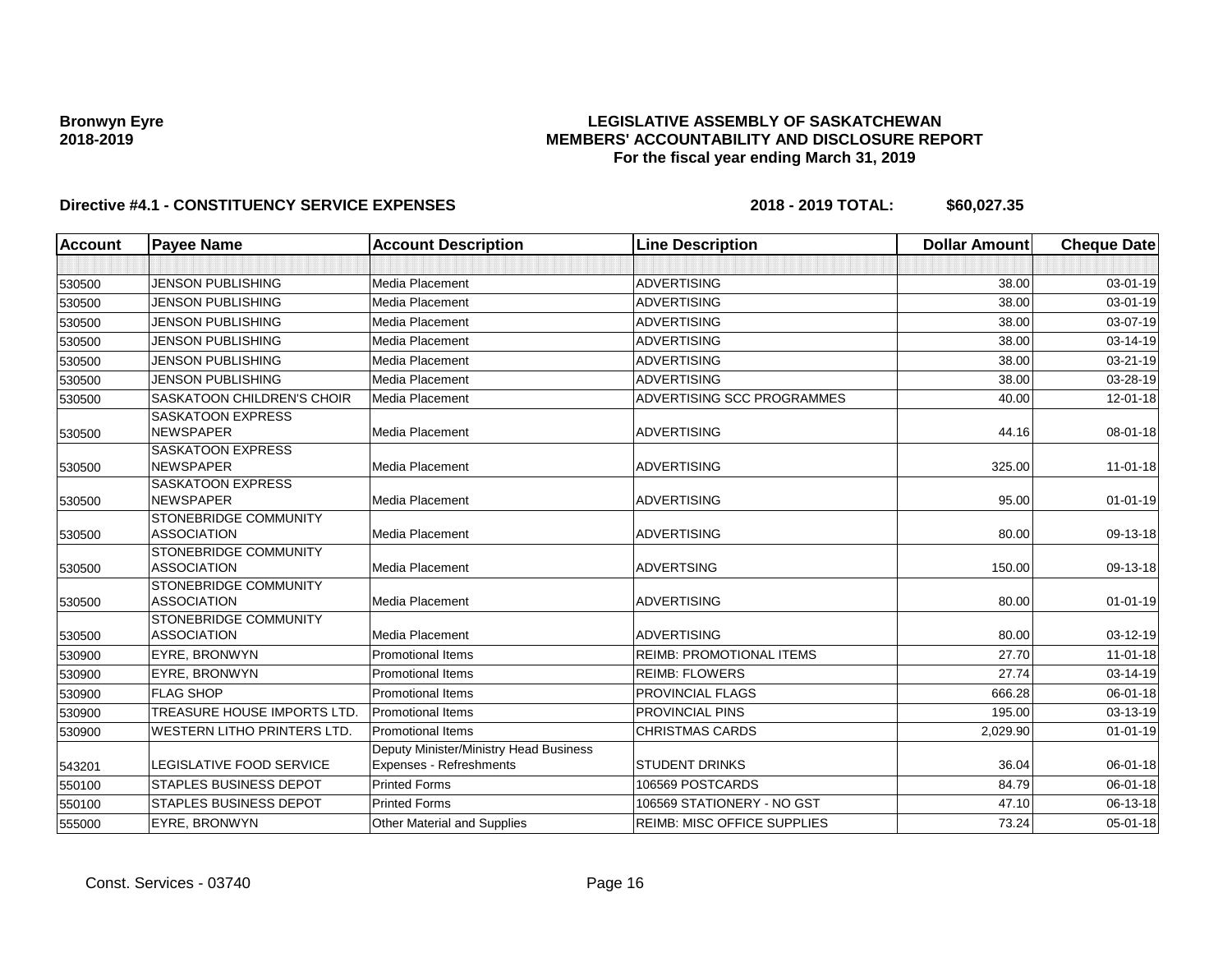### **LEGISLATIVE ASSEMBLY OF SASKATCHEWAN MEMBERS' ACCOUNTABILITY AND DISCLOSURE REPORT For the fiscal year ending March 31, 2019**

| <b>Account</b> | <b>Payee Name</b>                 | <b>Account Description</b>         | <b>Line Description</b>            | <b>Dollar Amount</b> | <b>Cheque Date</b> |
|----------------|-----------------------------------|------------------------------------|------------------------------------|----------------------|--------------------|
|                |                                   |                                    |                                    |                      |                    |
| 555000         | <b>EYRE, BRONWYN</b>              | Other Material and Supplies        | <b>REIMB: MISC OFFICE SUPPLIES</b> | 5.94                 | 06-01-18           |
| 555000         | EYRE, BRONWYN                     | Other Material and Supplies        | <b>REIMB: MISC OFFICE SUPPLIES</b> | 21.79                | 06-04-18           |
| 555000         | EYRE, BRONWYN                     | Other Material and Supplies        | REIMB: MISC OFFICE SUPPLIES        | 16.26                | $01 - 01 - 19$     |
| 555000         | <b>SASKTEL</b>                    | Other Material and Supplies        | <b>BACKUP BATTERY</b>              | 34.99                | 09-07-18           |
| 555000         | <b>STAPLES BUSINESS DEPOT</b>     | Other Material and Supplies        | 106569 MISC. & OFFICE SUPPLIES     | 45.47                | 04-04-18           |
| 555000         | <b>STAPLES BUSINESS DEPOT</b>     | Other Material and Supplies        | MISC OFFICE SUPPLIES               | 61.71                | 08-09-18           |
| 555000         | STAPLES BUSINESS DEPOT            | Other Material and Supplies        | MISC OFFICE SUPPLIES               | 279.82               | $01 - 01 - 19$     |
| 555000         | <b>STAPLES BUSINESS DEPOT</b>     | Other Material and Supplies        | MISC OFFICE SUPPLIES               | 20.53                | 02-01-19           |
| 555000         | WATER MATTERS DBA CULLIGAN        | <b>Other Material and Supplies</b> | <b>WATER COOLER RENTAL</b>         | 29.57                | 05-01-18           |
| 555000         | WATER MATTERS DBA CULLIGAN        | Other Material and Supplies        | WATER COOLER RENTAL                | 22.07                | 06-01-18           |
| 555000         | WATER MATTERS DBA CULLIGAN        | Other Material and Supplies        | WATER COOLER RENTAL                | 12.67                | 07-01-18           |
| 555000         | WATER MATTERS DBA CULLIGAN        | Other Material and Supplies        | WATER COOLER RENTAL                | 29.67                | 08-01-18           |
| 555000         | WATER MATTERS DBA CULLIGAN        | <b>Other Material and Supplies</b> | WATER COOLER RENTAL                | 21.97                | 09-01-18           |
| 555000         | <b>WATER MATTERS DBA CULLIGAN</b> | Other Material and Supplies        | <b>WATER COOLER RENTAL</b>         | 12.67                | 10-15-18           |
| 555000         | WATER MATTERS DBA CULLIGAN        | Other Material and Supplies        | WATER COOLER RENTAL                | 29.57                | $11-01-18$         |
| 555000         | WATER MATTERS DBA CULLIGAN        | Other Material and Supplies        | WATER COOLER RENTAL                | 12.67                | 12-01-18           |
| 555000         | WATER MATTERS DBA CULLIGAN        | <b>Other Material and Supplies</b> | <b>WATER COOLER RENTAL</b>         | 29.57                | $01 - 01 - 19$     |
| 555000         | <b>WATER MATTERS DBA CULLIGAN</b> | Other Material and Supplies        | WATER COOLER RENTAL                | 12.67                | 02-01-19           |
| 555000         | WATER MATTERS DBA CULLIGAN        | Other Material and Supplies        | WATER COOLER RENTAL                | 29.57                | 03-01-19           |
| 588950         |                                   |                                    | PREPAID EXPENSE ADJUSTMENT         | $-2,295.00$          | $03 - 11 - 19$     |
| 588950         |                                   |                                    | PREPAID EXPENSE ADJUSTMENT         | 3,847.50             | 04-12-18           |
|                |                                   |                                    |                                    |                      |                    |
|                |                                   |                                    |                                    |                      |                    |
|                |                                   |                                    |                                    |                      |                    |
|                |                                   |                                    |                                    |                      |                    |
|                |                                   |                                    |                                    |                      |                    |
|                |                                   |                                    |                                    |                      |                    |
|                |                                   |                                    |                                    |                      |                    |
|                |                                   |                                    |                                    |                      |                    |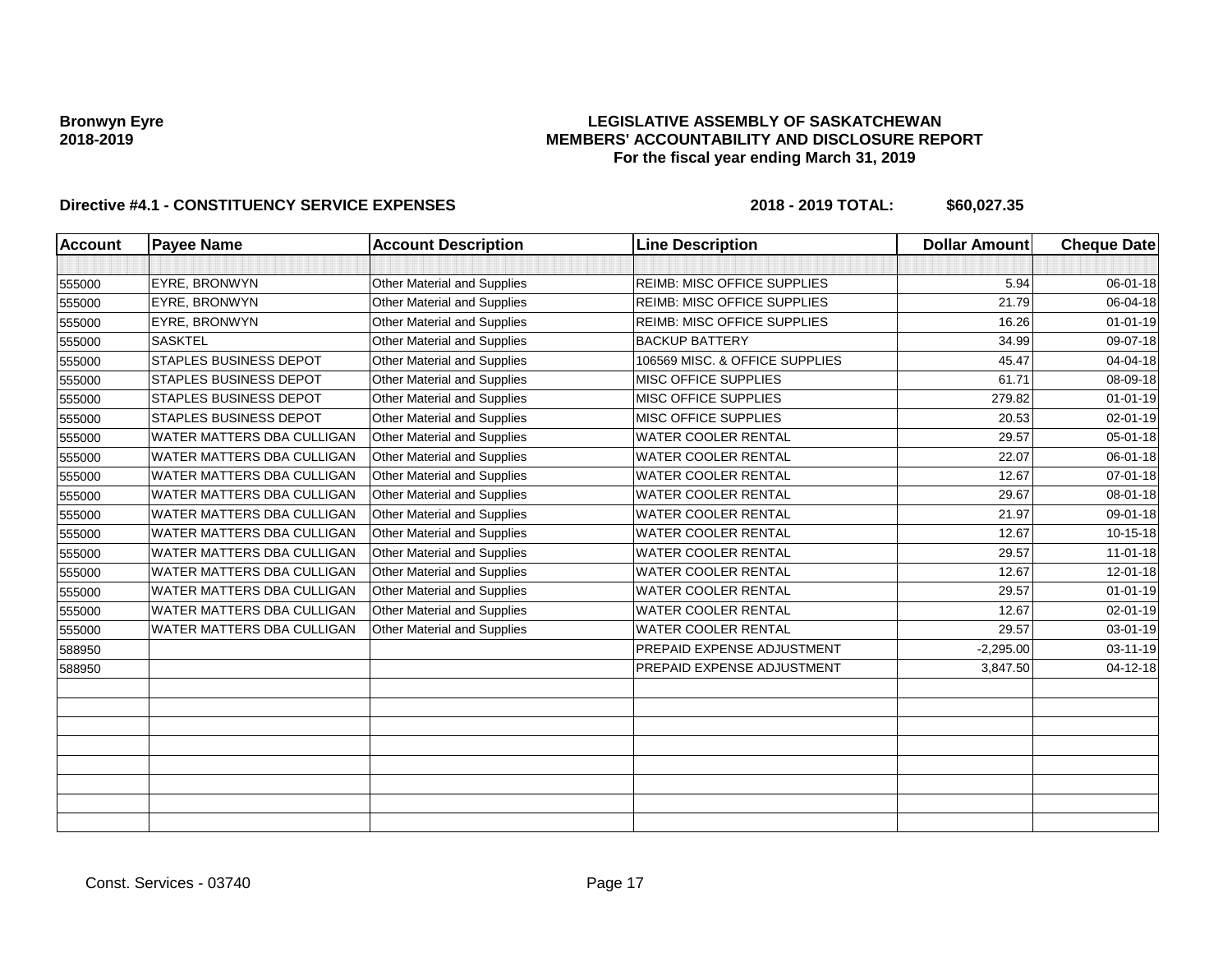### **LEGISLATIVE ASSEMBLY OF SASKATCHEWAN MEMBERS' ACCOUNTABILITY AND DISCLOSURE REPORT For the fiscal year ending March 31, 2019**

| <b>Account</b> | Payee Name | <b>Account Description</b> | <b>Line Description</b> | <b>Dollar Amount</b> | <b>Cheque Date</b> |
|----------------|------------|----------------------------|-------------------------|----------------------|--------------------|
|                |            |                            |                         |                      |                    |
|                |            |                            |                         |                      |                    |
|                |            |                            |                         |                      |                    |
|                |            |                            |                         |                      |                    |
|                |            |                            |                         |                      |                    |
|                |            |                            |                         |                      |                    |
|                |            |                            |                         |                      |                    |
|                |            |                            |                         |                      |                    |
|                |            |                            |                         |                      |                    |
|                |            |                            |                         |                      |                    |
|                |            |                            |                         |                      |                    |
|                |            |                            |                         |                      |                    |
|                |            |                            |                         |                      |                    |
|                |            |                            |                         |                      |                    |
|                |            |                            |                         |                      |                    |
|                |            |                            |                         |                      |                    |
|                |            |                            |                         |                      |                    |
|                |            |                            |                         |                      |                    |
|                |            |                            |                         |                      |                    |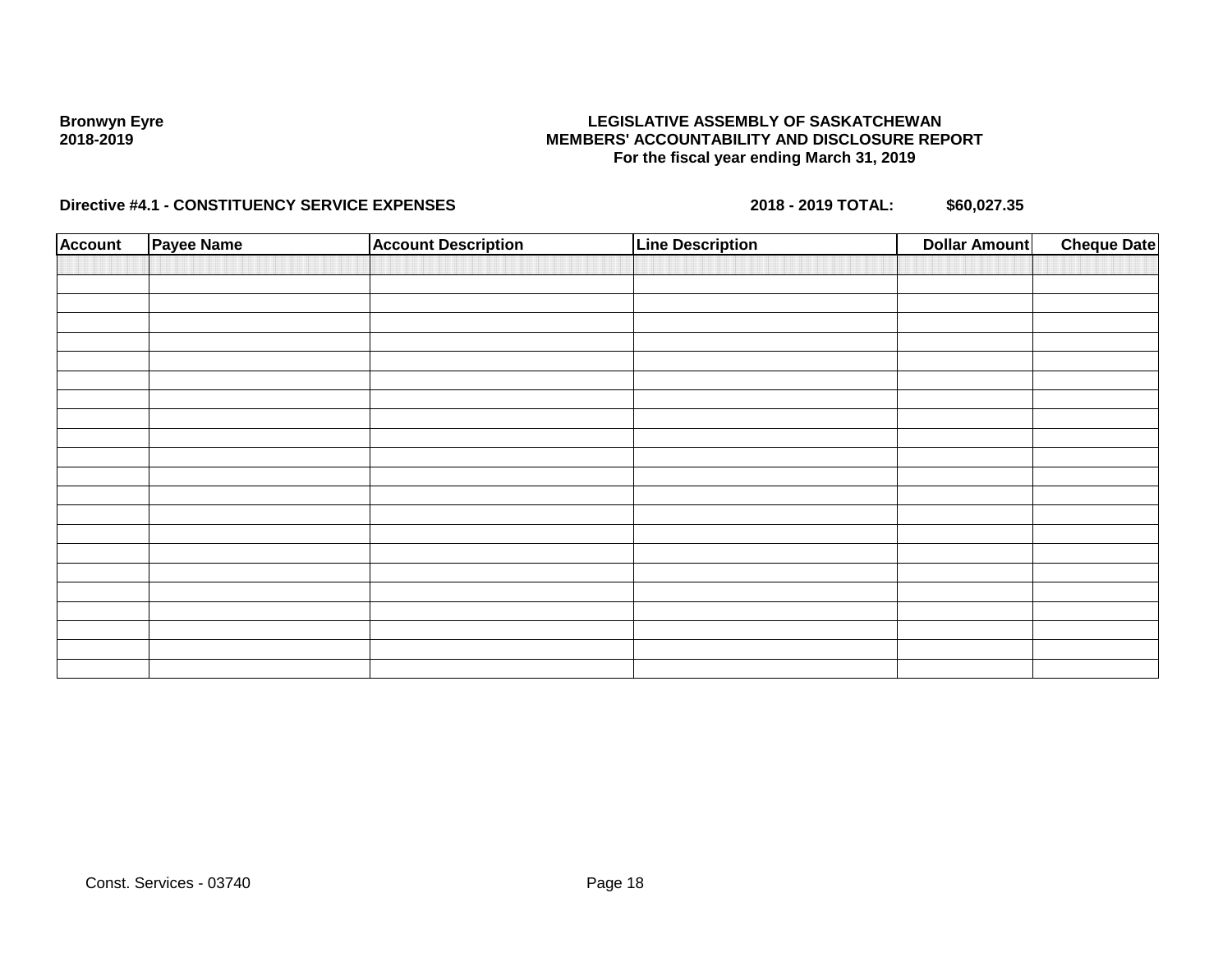## **LEGISLATIVE ASSEMBLY OF SASKATCHEWAN MEMBERS' ACCOUNTABILITY AND DISCLOSURE REPORT For the fiscal year ending March 31, 2019**

| <b>Account</b> | <b>Payee Name</b> | <b>Account Description</b> | <b>Dollar Amount</b> | <b>Cheque Date</b> |
|----------------|-------------------|----------------------------|----------------------|--------------------|
|                |                   |                            |                      |                    |
| 513000         | ZDUNICH, CARRIE A | Out-of-Scope Permanent     | 2,025.00             | 04-24-18           |
| 513000         | ZDUNICH, CARRIE A | Out-of-Scope Permanent     | 2,025.00             | 05-08-18           |
| 513000         | ZDUNICH, CARRIE A | Out-of-Scope Permanent     | 2,025.00             | 05-23-18           |
| 513000         | ZDUNICH, CARRIE A | Out-of-Scope Permanent     | 2025.00              | 06-05-18           |
| 513000         | ZDUNICH, CARRIE A | Out-of-Scope Permanent     | 2,025.00             | 06-13-18           |
| 513000         | ZDUNICH, CARRIE A | Out-of-Scope Permanent     | 2,025.00             | 06-27-18           |
| 513000         | ZDUNICH, CARRIE A | Out-of-Scope Permanent     | 2,025.00             | $07 - 11 - 18$     |
| 513000         | ZDUNICH, CARRIE A | Out-of-Scope Permanent     | 2,025.00             | 07-25-18           |
| 513000         | ZDUNICH, CARRIE A | Out-of-Scope Permanent     | 2,025.00             | 08-08-18           |
| 513000         | ZDUNICH, CARRIE A | Out-of-Scope Permanent     | 2,025.00             | 08-22-18           |
| 513000         | ZDUNICH, CARRIE A | Out-of-Scope Permanent     | 2,025.00             | 09-05-18           |
| 513000         | ZDUNICH, CARRIE A | Out-of-Scope Permanent     | 2025.00              | 09-19-18           |
| 513000         | ZDUNICH, CARRIE A | Out-of-Scope Permanent     | 2025.00              | 10-03-18           |
| 513000         | ZDUNICH, CARRIE A | Out-of-Scope Permanent     | 2,025.00             | 10-17-18           |
| 513000         | ZDUNICH, CARRIE A | Out-of-Scope Permanent     | 2025.00              | $11 - 01 - 18$     |
| 513000         | ZDUNICH, CARRIE A | Out-of-Scope Permanent     | 2,025.00             | $11 - 14 - 18$     |
| 513000         | ZDUNICH, CARRIE A | Out-of-Scope Permanent     | 2025.00              | $11 - 28 - 18$     |
| 513000         | ZDUNICH, CARRIE A | Out-of-Scope Permanent     | 2,025.00             | 12-12-18           |
| 513000         | ZDUNICH, CARRIE A | Out-of-Scope Permanent     | 2,025.00             | 12-27-18           |
| 513000         | ZDUNICH, CARRIE A | Out-of-Scope Permanent     | 2,025.00             | 01-09-19           |
| 513000         | ZDUNICH, CARRIE A | Out-of-Scope Permanent     | 2,025.00             | 01-23-19           |
| 513000         | ZDUNICH, CARRIE A | Out-of-Scope Permanent     | 2,025.00             | 02-06-19           |
| 513000         | ZDUNICH, CARRIE A | Out-of-Scope Permanent     | 2,025.00             | 02-20-19           |
| 513000         | ZDUNICH, CARRIE A | Out-of-Scope Permanent     | 2,025.00             | 03-06-19           |
| 513000         | ZDUNICH, CARRIE A | Out-of-Scope Permanent     | 2,100.00             | 03-20-19           |
| 513000         | ZDUNICH, CARRIE A | Out-of-Scope Permanent     | 2,589.72             | 04-03-19           |
| 514000         | MOE, ARLAINE D    | Casual/Term                | 67.26                | 04-24-18           |
| 514000         | MOE, ARLAINE D    | Casual/Term                | 168.16               | 06-27-18           |
| 514000         | MOE, ARLAINE D    | Casual/Term                | 168.16               | $07 - 11 - 18$     |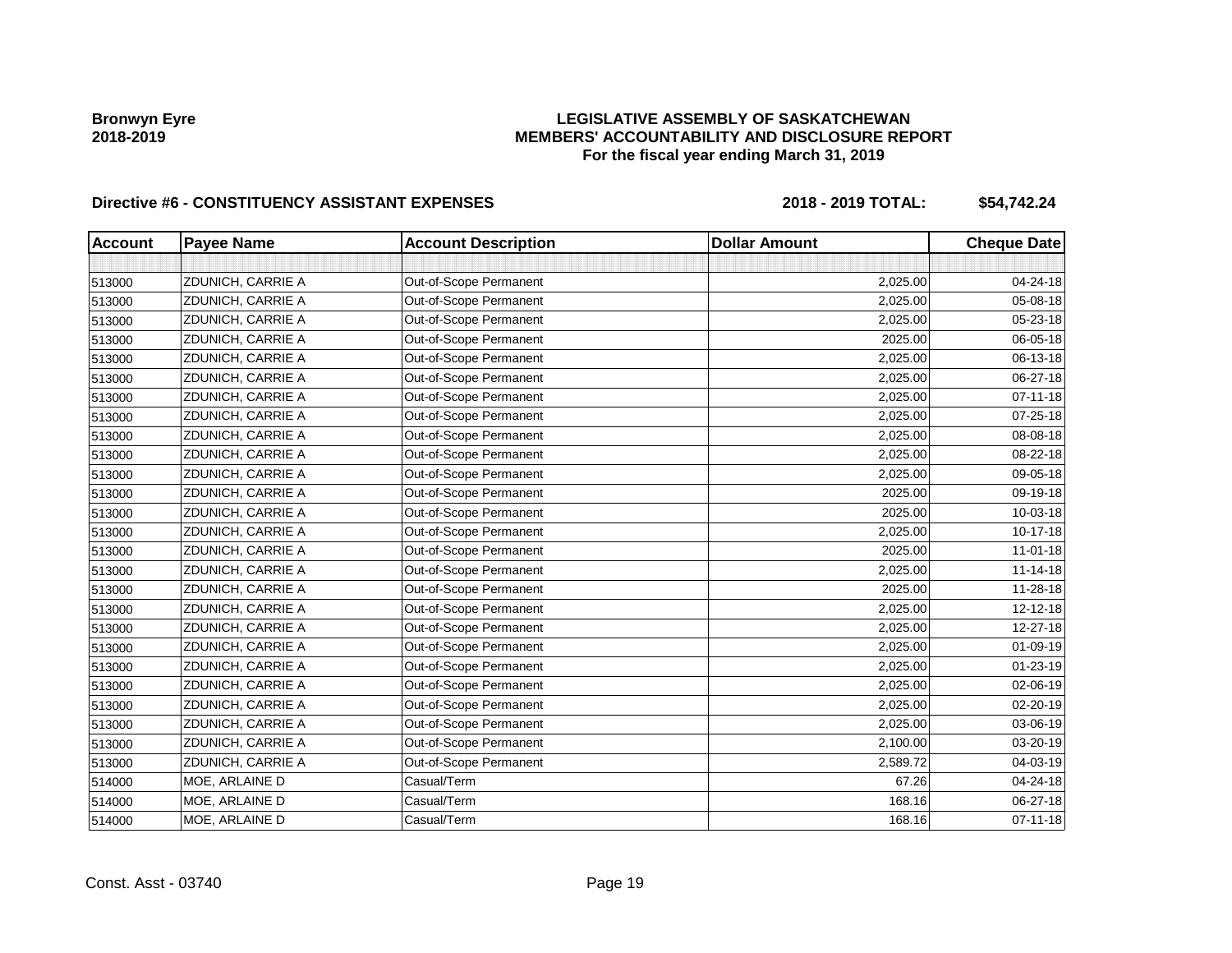## **LEGISLATIVE ASSEMBLY OF SASKATCHEWAN MEMBERS' ACCOUNTABILITY AND DISCLOSURE REPORT For the fiscal year ending March 31, 2019**

| <b>Account</b> | <b>Payee Name</b> | <b>Account Description</b>                    | <b>Dollar Amount</b> | <b>Cheque Date</b> |
|----------------|-------------------|-----------------------------------------------|----------------------|--------------------|
|                |                   |                                               |                      |                    |
| 514000         | MOE, ARLAINE D    | Casual/Term                                   | 672.62               | 09-05-18           |
| 514000         | MOE, ARLAINE D    | Casual/Term                                   | 168.16               | 11-01-18           |
| 514000         | MOE, ARLAINE D    | Casual/Term                                   | 168.16               | $11-14-18$         |
| 519900         | None (Default)    | Change in Y/E Accrued Empl Leave Entitlements | $-1,080.00$          | 04-18-18           |
| 519900         | None (Default)    | Change in Y/E Accrued Empl Leave Entitlements | 1120.00              | 04-08-19           |
|                |                   |                                               |                      |                    |
|                |                   |                                               |                      |                    |
|                |                   |                                               |                      |                    |
|                |                   |                                               |                      |                    |
|                |                   |                                               |                      |                    |
|                |                   |                                               |                      |                    |
|                |                   |                                               |                      |                    |
|                |                   |                                               |                      |                    |
|                |                   |                                               |                      |                    |
|                |                   |                                               |                      |                    |
|                |                   |                                               |                      |                    |
|                |                   |                                               |                      |                    |
|                |                   |                                               |                      |                    |
|                |                   |                                               |                      |                    |
|                |                   |                                               |                      |                    |
|                |                   |                                               |                      |                    |
|                |                   |                                               |                      |                    |
|                |                   |                                               |                      |                    |
|                |                   |                                               |                      |                    |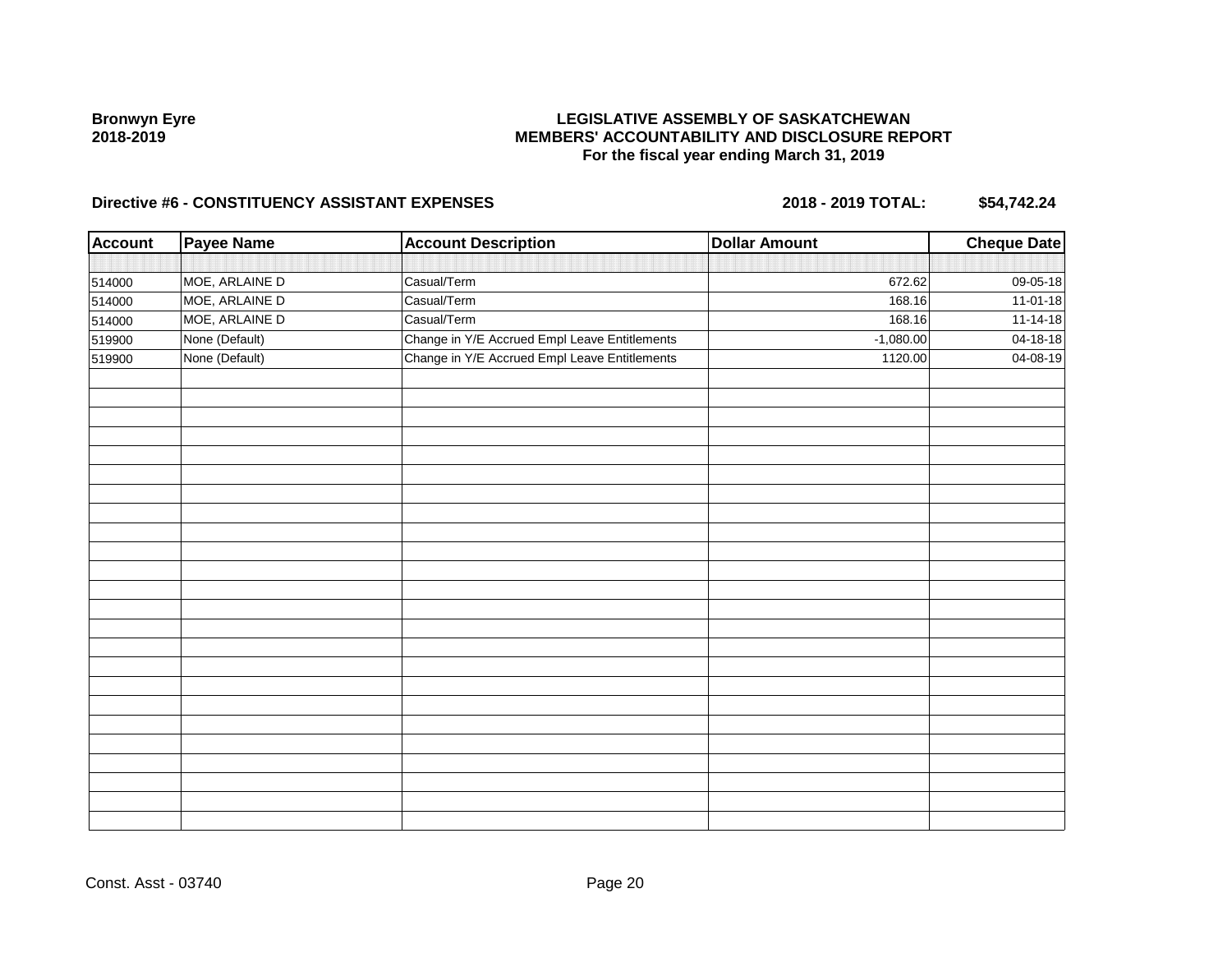## **LEGISLATIVE ASSEMBLY OF SASKATCHEWAN MEMBERS' ACCOUNTABILITY AND DISCLOSURE REPORT For the fiscal year ending March 31, 2019**

| <b>Account</b> | Payee Name | <b>Account Description</b> | <b>Dollar Amount</b> | <b>Cheque Date</b> |
|----------------|------------|----------------------------|----------------------|--------------------|
|                |            |                            |                      |                    |
|                |            |                            |                      |                    |
|                |            |                            |                      |                    |
|                |            |                            |                      |                    |
|                |            |                            |                      |                    |
|                |            |                            |                      |                    |
|                |            |                            |                      |                    |
|                |            |                            |                      |                    |
|                |            |                            |                      |                    |
|                |            |                            |                      |                    |
|                |            |                            |                      |                    |
|                |            |                            |                      |                    |
|                |            |                            |                      |                    |
|                |            |                            |                      |                    |
|                |            |                            |                      |                    |
|                |            |                            |                      |                    |
|                |            |                            |                      |                    |
|                |            |                            |                      |                    |
|                |            |                            |                      |                    |
|                |            |                            |                      |                    |
|                |            |                            |                      |                    |
|                |            |                            |                      |                    |
|                |            |                            |                      |                    |
|                |            |                            |                      |                    |
|                |            |                            |                      |                    |
|                |            |                            |                      |                    |
|                |            |                            |                      |                    |
|                |            |                            |                      |                    |
|                |            |                            |                      |                    |